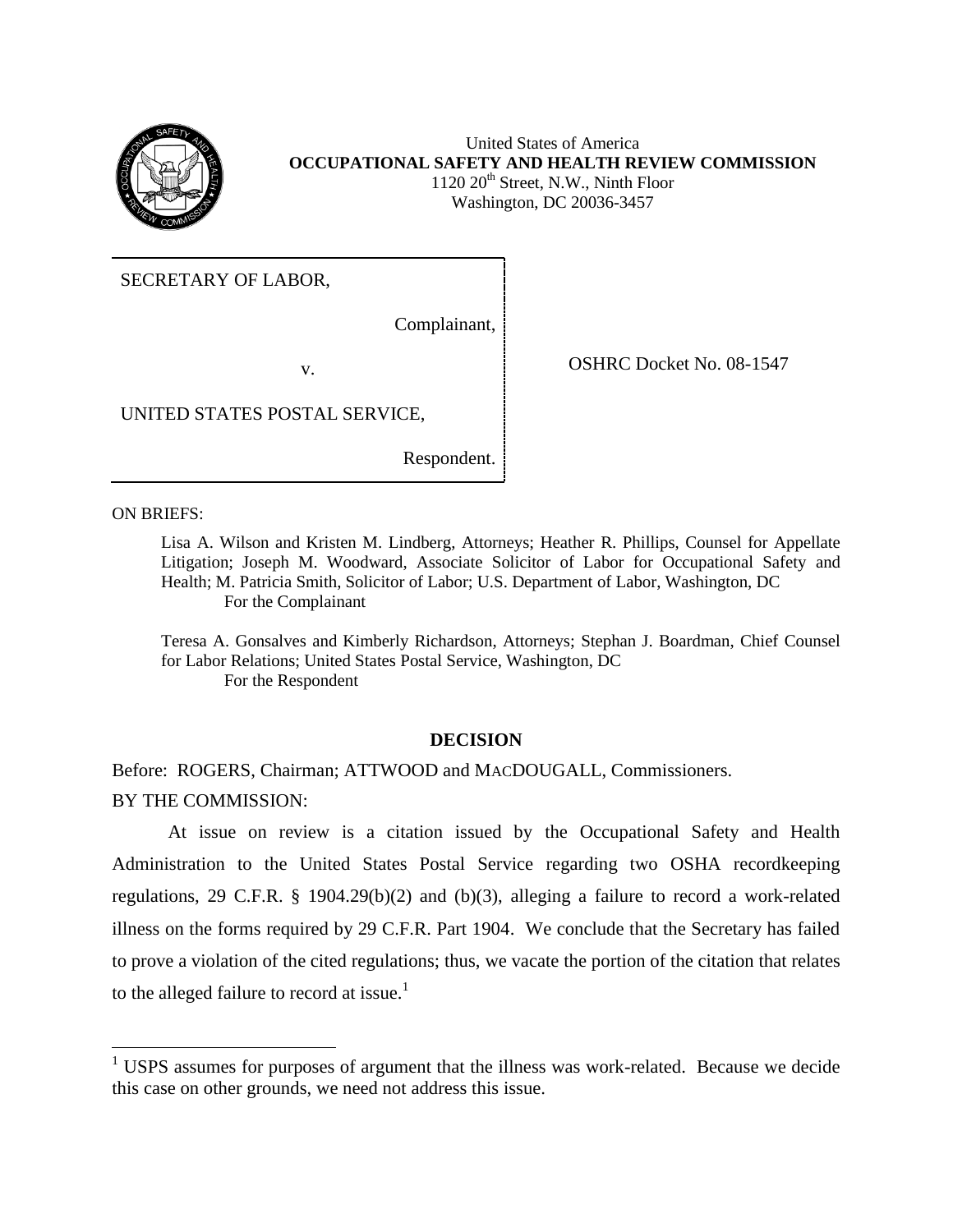### **BACKGROUND**

Employee-A, an employee of USPS at its Seattle, Washington, mail processing center, submitted an application to USPS requesting protected leave under the Family and Medical Leave Act of 1993, 29 U.S.C. §§ 2601-2654. With the application, Employee-A submitted a completed copy of the Department of Labor's Form WH-380, a health care provider certification for employees seeking FMLA-protected leave. In Employee-A's WH-380, her physician described her illness and symptoms, and stated that she had a "serious health condition . . . caused by her work environment exclusively." It is undisputed that USPS did not record this illness on either OSHA's Form 300, Log of Work-Related Injuries and Illnesses, or OSHA's Form 301, Injury and Illness Report.

OSHA issued USPS a citation alleging two violations of the recordkeeping regulations one violation of 29 C.F.R. § 1904.29(b)(2) (Item 1a), and one violation of 29 C.F.R.  $§$  1904.29(b)(3) (Item 1b)—for failing to record the illness.<sup>2</sup> Following a hearing, the late Chief Administrative Law Judge Irving Sommer affirmed the citation and assessed the \$5,000 proposed penalty.<sup>3</sup> At issue on review are the implications of the confidentiality requirements of the FMLA's implementing regulations, in light of an employer's obligations under OSHA's recordkeeping regulations. For the reasons that follow, we reverse the judge with respect to Employee-A. For the remaining portion of the affirmed violation, we assess a penalty of \$2,500.

#### **DISCUSSION**

USPS contends that the citation should be vacated because: (1) the confidentiality provision of the FMLA regulations, 29 C.F.R. § 825.500(g), requires USPS to maintain Employee-A's FMLA documentation in a separate system of confidential records and precludes USPS from recording the information about Employee-A's illness on its OSHA log and report;

 2 Section 1904.29(b)(2) states: "*What do I need to do to complete the OSHA 301 Incident Report?* You must complete an OSHA 301 Incident Report form, or an equivalent form, for each recordable injury or illness entered on the OSHA 300 Log." Section 1904.29(b)(3) states, "*How quickly must each injury or illness be recorded?* You must enter each recordable injury or illness on the OSHA 300 Log and 301 Incident Report within seven (7) calendar days of receiving information that a recordable injury or illness has occurred."

<sup>&</sup>lt;sup>3</sup> Each citation item included two instances, one based on Employee-A's illness, and one based on the illness of another USPS employee. The judge affirmed both items with respect to both employees. Only the instances involving Employee-A's illness are at issue on review.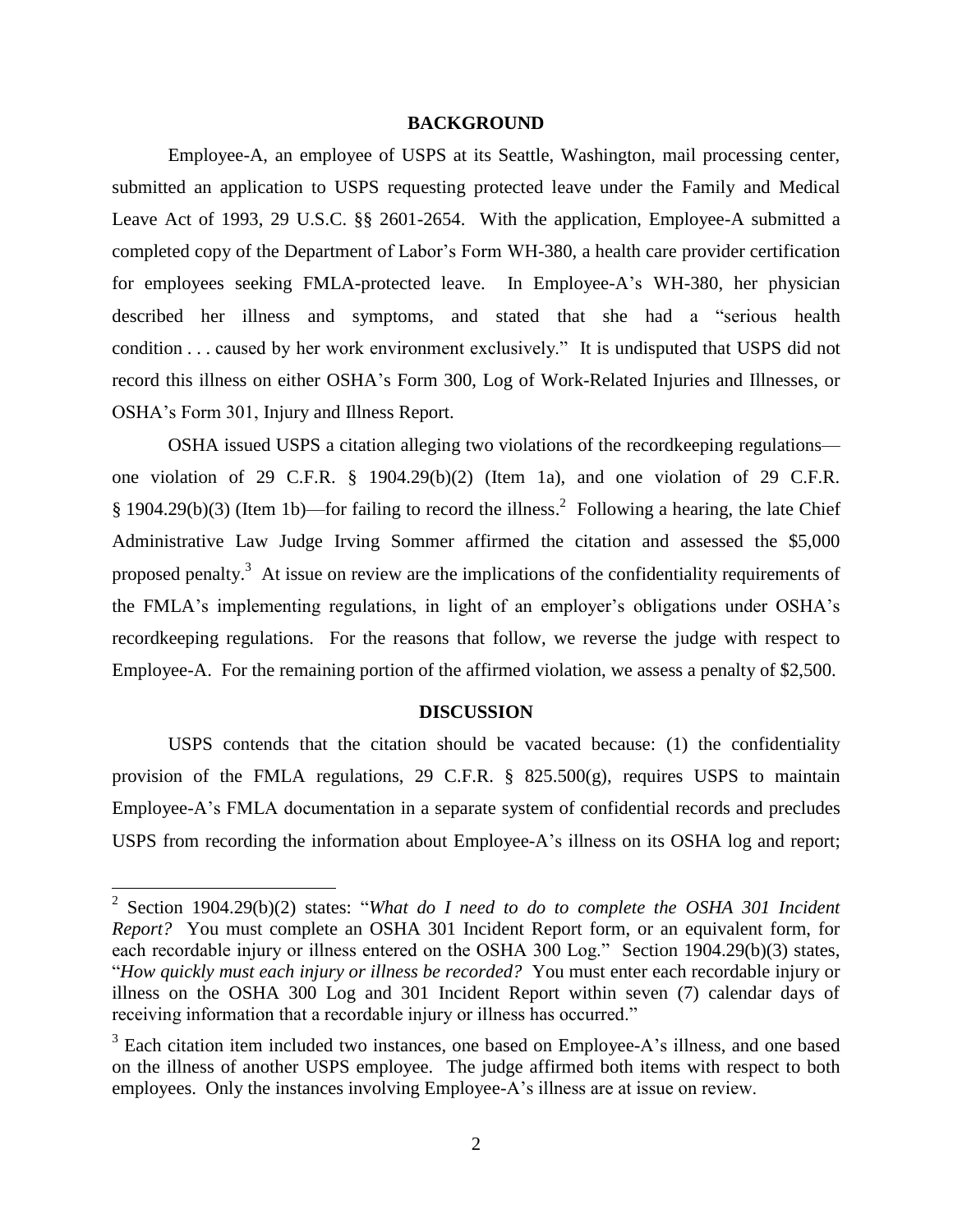(2) the knowledge of USPS's FMLA Coordinator, who knew of Employee-A's illness from the Form WH-380, is not imputable to USPS; and (3) there is no basis to infer that Employee A's supervisor knew Employee-A had a work-related illness independent of the FMLA documents. Before we address the merits of USPS's arguments, we first consider the Secretary's claim on review that USPS waived its FMLA argument.

#### **I. Waiver**

The Secretary contends USPS waived its argument that FMLA confidentiality requirements prohibited it from recording Employee-A's illness, because this argument was not included as an affirmative defense in USPS's answer and was not asserted until USPS filed its post-hearing brief with the judge. Commission Rule 34(b), 29 C.F.R. § 2200.34(b)(3)-(4) (requiring answer to "include all affirmative defenses being asserted," and stating that failure to do so may "result in the party being prohibited from raising the defense at a later stage in the proceeding"). In the Secretary's view, USPS's FMLA argument should be considered an affirmative defense because it is "analogous" to a preemption claim under section 4(b)(1) of the OSH Act, 29 U.S.C. § 653(b)(1), which the Commission has long recognized as an affirmative defense. *Rockwell Int'l Corp.*, 17 BNA OSHC 1801, 1803, 1995-97 CCH OSHD ¶ 31,150, p. 43,529 (No. 93-45, 1996). We disagree.

Commission Rule 34(b)(3)'s reference to affirmative defenses is to those recognized as such at common law—i.e., assertions raising arguments or new facts that, if proven, defeat a plaintiff's claim even if the allegations in the complaint are true. *See Ford Motor Co. v. Transport Indem. Co.*, 795 F.2d 538, 546 (6th Cir. 1986) ("An affirmative defense raises matters extraneous to the plaintiff's *prima facie* case."); *see generally* 5 Charles Alan Wright & Arthur R. Miller, Federal Practice and Procedure §§ 1270-1271 (3d ed. 2004); 61A Am. Jur. 2d Pleading § 279. Therefore, "if the defense involved is one that merely negates an element of the plaintiff's prima facie case [ ] it is not truly an affirmative defense and need not be pleaded [in the answer]." *Sanden v. Mayo Clinic*, 495 F.2d 221, 224 (8th Cir. 1974) (internal quotation marks and citation omitted).

Here, the Secretary asserts that USPS had a legal obligation to review the FMLA documents for OSHA recordkeeping purposes. USPS disagrees that it had such an obligation, asserting that the FMLA confidentiality requirements precluded it from reviewing the FMLA documents for OSHA recordkeeping purposes. In this respect, the parties' arguments directly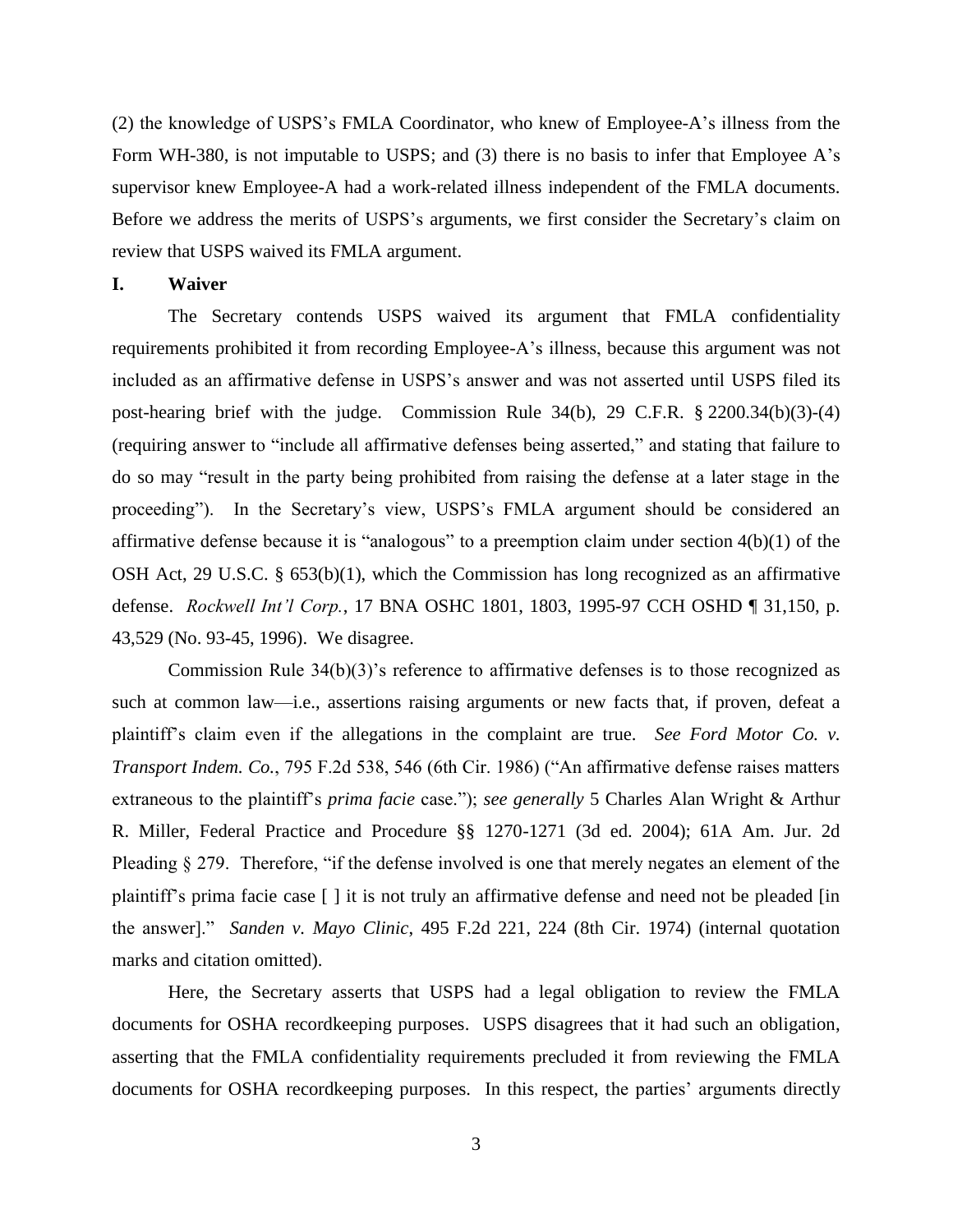implicate the knowledge element of the Secretary's prima facie case. *See Astra Pharm. Prods., Inc.*, 9 BNA OSHC 2126, 2129, 1981 CCH OSHD ¶ 25,578, pp. 31,899-900 (No. 78-6247, 1981) (Secretary's prima facie burden includes establishing that "the cited employer either knew or could have known of the condition with the exercise of reasonable diligence"), *aff'd in pertinent part*, 681 F.2d 69 (1st Cir. 1982). Accordingly, we find that USPS's FMLA argument is not an an affirmative defense, and is not subject to waiver as the Secretary contends.

Even if the FMLA argument were considered an affirmative defense, we find that the issue was "tried by the . . . implied consent of the parties and [may therefore be] treated as if actually raised by the pleadings." *Bill C. Carroll Co.*, 7 BNA OSHC 1806, 1810, 1979 CCH OSHD ¶ 23,940, p. 29,032 (No. 76-2748, 1979). A finding of such consent is appropriate where "the party who should have pled the [affirmative] defense introduces evidence in support thereof without objection by the adverse party . . . ." *Jones v. Miles*, 656 F.2d 103, 107 n.7 (5th Cir. 1981). At the hearing, USPS's counsel asked USPS manager Kenn Messenger if FMLA documentation must be kept confidential by USPS's FMLA Coordinator. The Secretary failed to object, even though this question sought evidence that, from the Secretary's standpoint, was unrelated to any other issue in the case. *Compare In re Acequia*, 34 F.3d 800, 814 (9th Cir. 1994) ("Where evidence . . . allege[d] to have shown implied consent was also relevant to the other issues at trial[,] [it] cannot be used to imply consent to try the [unpleaded] issue.") (internal quotation marks and citation omitted). Also, after USPS included the FMLA argument in its post-hearing brief before the judge, the Secretary did not object in any way, such as by moving to strike the argument or requesting the opportunity to file a post-hearing reply brief. *See Elliot Constr. Co.*, 23 BNA OSHC 2110, 2114, 2012 CCH OSHD ¶ 33,231, p. 56,065 (No. 07-1578, 2012) (considering arguments that relied on information not objected to until brief on review).

Finally, the Secretary has failed to show that he suffered any prejudice resulting from our consideration of USPS's FMLA argument. While he asserts that, had he known USPS would raise this argument, he "might have" questioned Employee-A's work supervisor about whether the supervisor knew of Employee-A's illness *apart* from the FMLA documents, the Secretary has never requested a further opportunity to present evidence of the supervisor's independent knowledge of Employee-A's illness. *Bill C. Carroll*, 7 BNA OSHC at 1810, 1979 CCH OSHD at p. 29,032. *Compare Nuprecon, LP*, 22 BNA OSHC 1937, 1939, 2009-12 CCH OSHD ¶ 33,034, p. 54,384 (No. 08-1037, 2009) (prejudice where Secretary identified document he would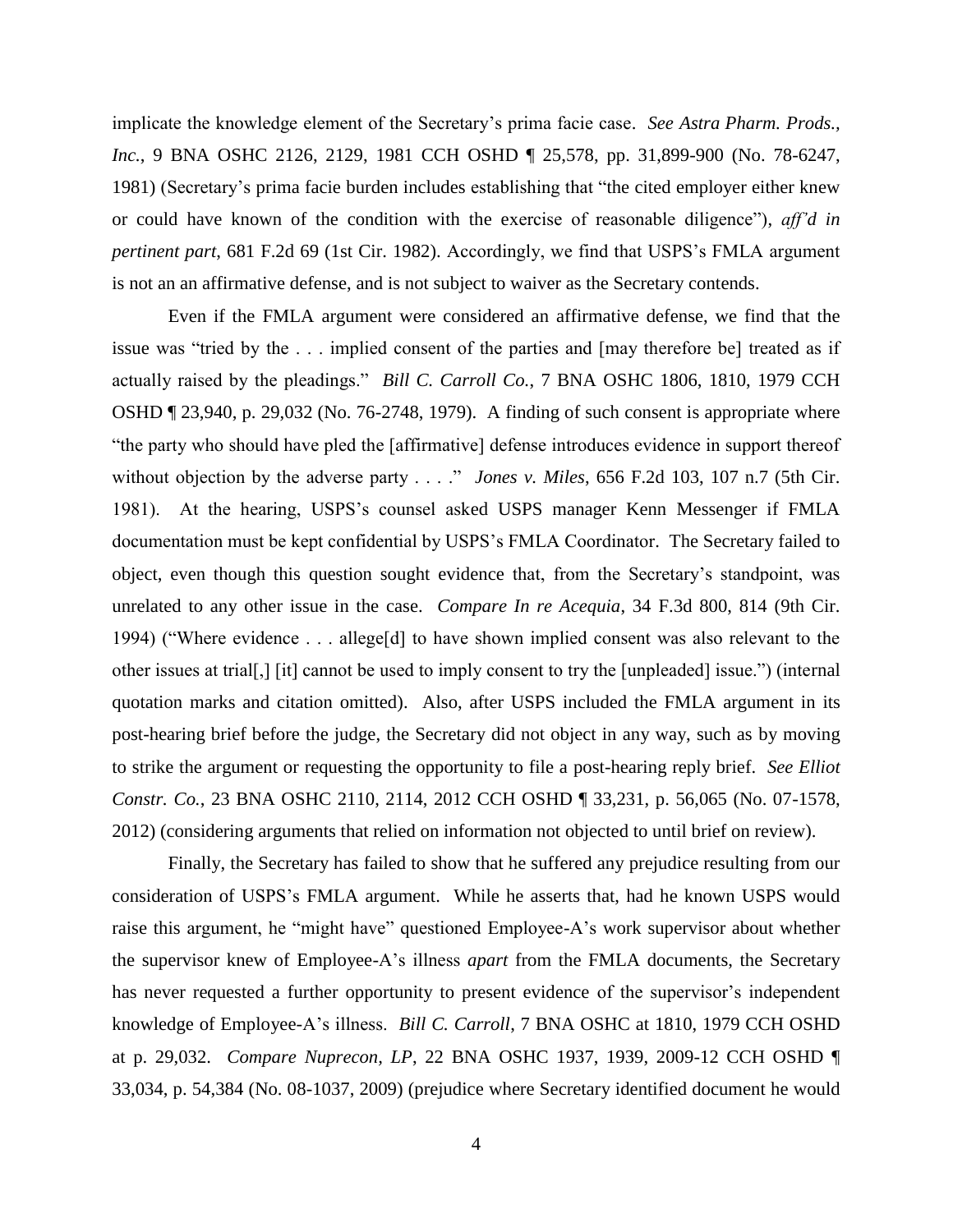have proffered had he been apprised applicability was in dispute). As such, we find no bar to our consideration of the FMLA argument.

## **II. Knowledge**

"To meet [his] burden of establishing employer knowledge, the Secretary must show that the cited employer either knew or, with the exercise of reasonable diligence, could have known of the presence of the violative condition." *N&N Contractors, Inc.*, 18 BNA OSHC 2121, 2122, 2000 CCH OSHD ¶ 32,101, p. 48,239 (No. 96-0606, 2000), *aff'd*, 255 F.3d 122 (4th Cir. 2001). As discussed below, we reject the Secretary's claim that USPS had constructive or actual knowledge of Employee-A's illness because the FMLA confidentiality requirements precluded USPS from reviewing FMLA leave-request documentation for purposes of OSHA recordkeeping, and the Secretary's attempts to establish the element of knowledge by other means also fail.

The Secretary argues that USPS was obligated to review such information to determine if it is required to be recorded on OSHA's recordkeeping forms pursuant to OSHA's recordkeeping regulations. USPS claims, however, that pursuant to the confidentiality provision of the FMLA regulations, the documentation at issue here must be kept confidential:

Records and documents relating to certifications, recertifications or medical histories of employees or employees' family members, created for purposes of FMLA, *shall be maintained as confidential medical records in separate files/records* from the usual personnel files, and if ADA is also applicable, such records shall be maintained in conformance with ADA confidentiality requirements (*see* 29 C.F.R. § 1630.14(c)(1)), except that:

(1) Supervisors and managers may be informed regarding necessary restrictions on the work or duties of an employee and necessary accommodations;

(2) First aid and safety personnel may be informed (when appropriate) if the employee's physical or medical condition might require emergency treatment; and

(3) Government officials investigating compliance with FMLA (or other pertinent law) shall be provided relevant information upon request.

29 C.F.R. § 825.500 $(g)$  (emphasis added). In response, the Secretary contends that the opening part of this provision implicitly permits review and disclosure of FMLA information for OSHA recordkeeping purposes because, he argues, the phrase "maintained as confidential . . . records" is not an absolute requirement, but rather allows disclosure for certain governmental purposes. We disagree.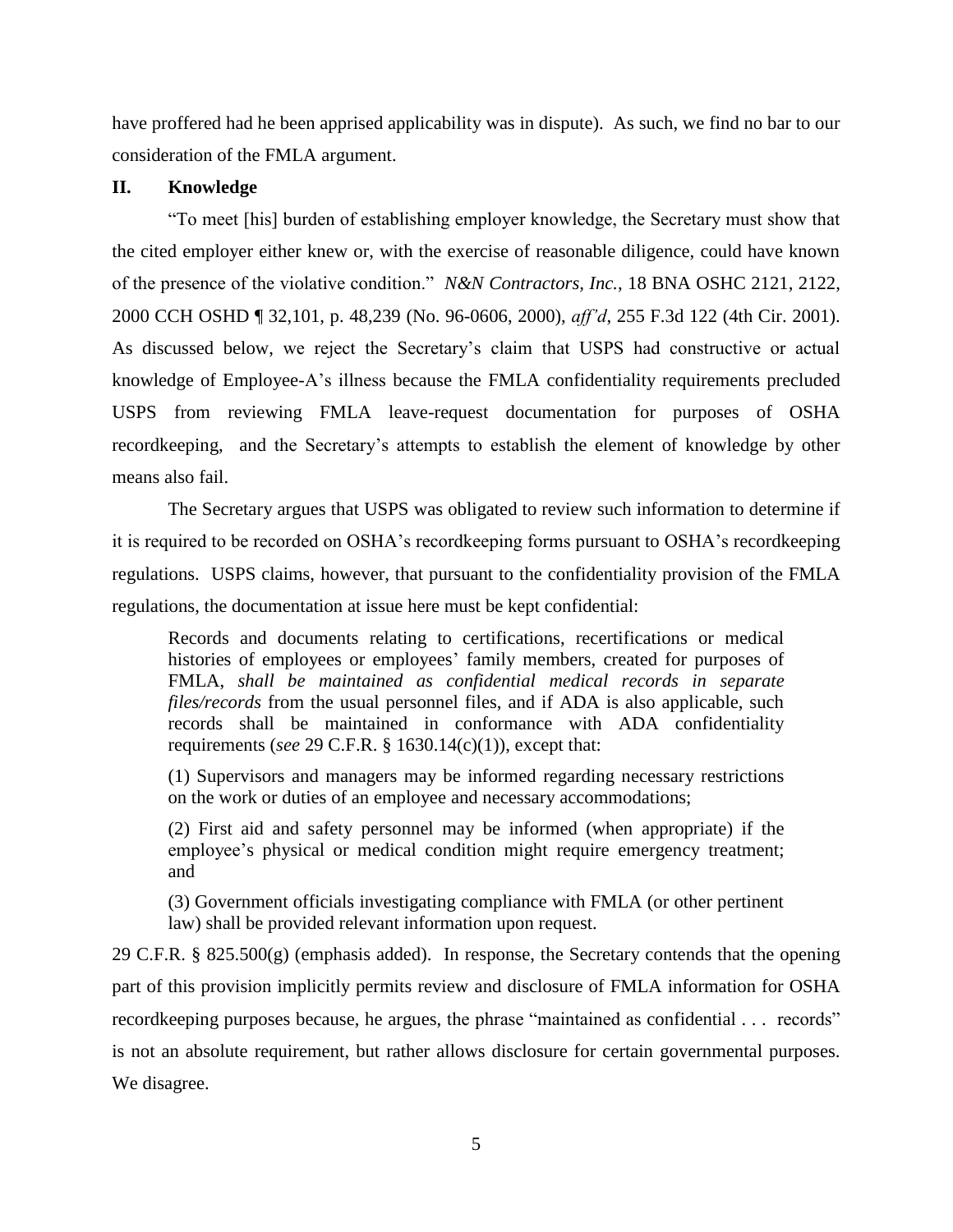By its terms, the confidentiality provision set forth in  $\S$  825.500 $(g)$  prohibits disclosure of FMLA medical information to supervisors and managers unless the information involves "necessary restrictions on the work or duties of an employee and necessary accommodations"; or the information is necessary for "emergency treatment." 29 C.F.R. § 825.500(g)(3). *See Superior Masonry Builders, Inc*., 20 BNA OSHC 1182, 1184, 2002-04 CCH OSHD ¶ 32,667, p. 51,417 (No. 96-1043, 2003) (when determining the meaning of a standard, the Commission first looks to its text and structure); *Blount Int'l, Ltd*., 15 BNA OSHC 1897, 1902, 1991-93 CCH OSHD ¶ 29,854, p. 40,752 (No. 89-1394, 1992) (if provision's wording is unambiguous, the plain language of the standard will govern, even if the Secretary posits a different interpretation). *See also Christensen v. Harris County*, 529 U.S. 576, 583 (2000) ("[w]hen a statute limits a thing to be done in a particular mode, it includes a negative of any other mode") (quoting *Raleigh & Gaston R.R. Co. v. Reid*, 80 U.S. 269, 270 (1871)). Because the provision plainly prohibits the use of FMLA documentation for non-excepted purposes, we conclude that such documentation may not be reviewed by an employer for OSHA recordkeeping purposes. *See Worcester Steel Erectors, Inc*., 16 BNA OSHC 1409, 1418-19, 1993-95 CCH OSHD ¶ 30,232, p. 41,635 (No. 89-1206, 1993) (rejecting Secretary's interpretation of a standard when it strains the plain meaning of the regulatory text).

The Secretary also contends that the express exception in subsection  $(g)(3)$  applies here, because the OSH Act and OSHA recordkeeping regulations constitute "other pertinent law." 29 C.F.R. §  $825.500(g)(3)$ . This ignores, however, that the exception's plain language permits disclosure only to "government officials." The parenthetical reference to "other pertinent law" simply addresses the reason government officials are seeking the documents, not to whom the documents may be disclosed. Here, if the FMLA-protected information were to be disclosed, it would go beyond government officials—it would be seen by USPS personnel examining the FMLA documents for non-FMLA purposes; further, as required by the OSHA recordkeeping regulations, USPS employees and their representatives have access to the OSHA injury and illness records. 29 C.F.R. § 1904.35(b)(2). Therefore, this exception, like the rest of the provision, is unambiguous—it does not permit the disclosure of FMLA medical information for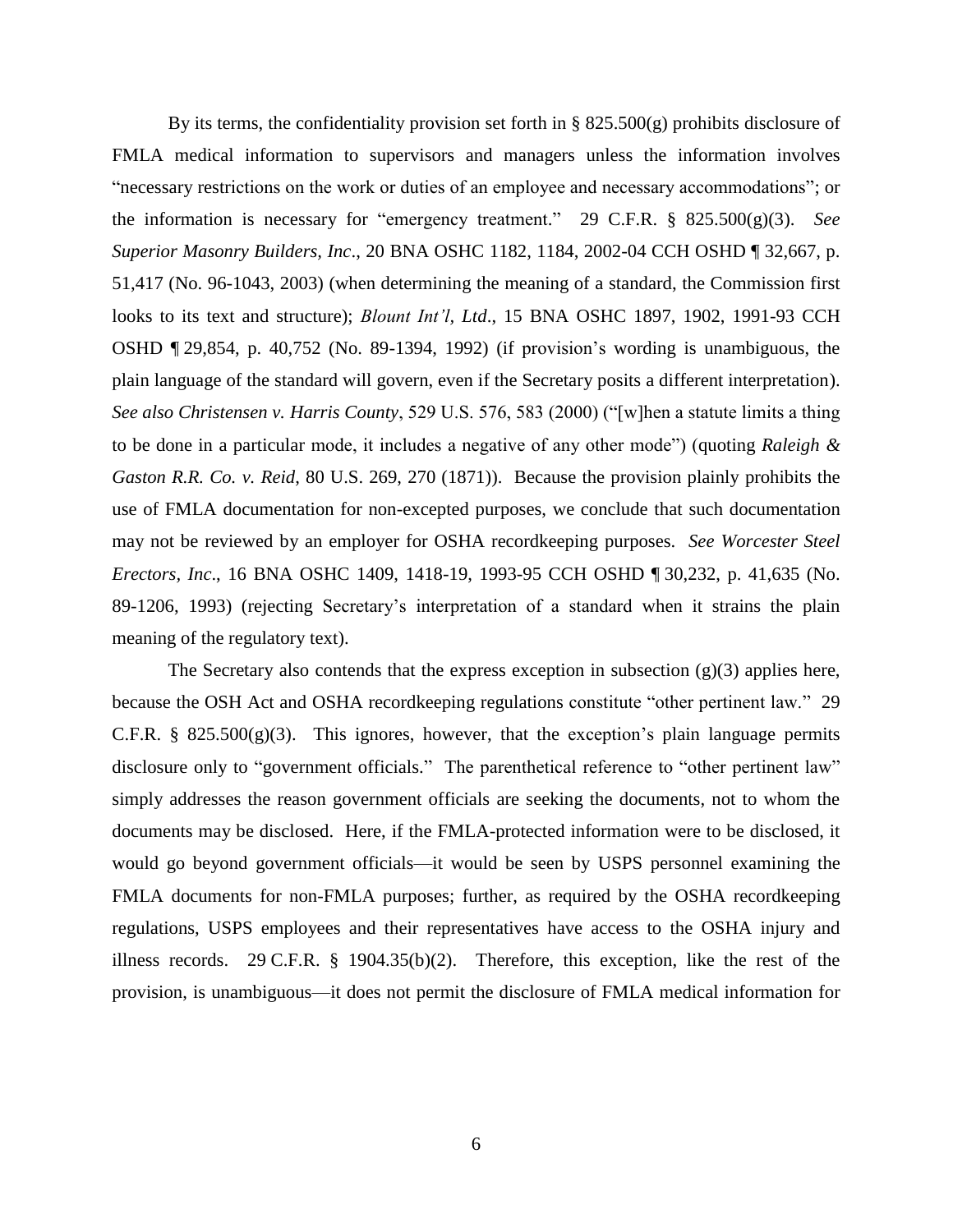purposes of OSHA recordkeeping. 4 *See Superior Masonry*, 20 BNA OSHC at 1184, 2002-04 CCH OSHD at p. 32,667; *Blount Int'l*, 15 BNA OSHC at 1902, 1991-93 CCH OSHD at p. 40,752; *Worcester Steel Erectors*, 16 BNA OSHC at 1418-19, 1993-95 CCH OSHD at p. 41,635. In light of the foregoing, USPS could not review the FMLA documentation to identify OSHA recordable illnesses because USPS was prohibited from doing so under the FMLA regulations. Therefore, we conclude that the Secretary has failed to establish constructive knowledge as an element of its case here.

Contrary to the judge's finding, the record also fails to establish that USPS had actual knowledge of Employee-A's illness. The Secretary claims that the FMLA Coordinator who received Employee-A's WH-380 (which contained a medical diagnosis of her illness and attributed the illness to her work) was a supervisor whose knowledge can be imputed to USPS. *See Access Equip. Sys., Inc.*, 18 BNA OSHC 1718, 1726, 1999 CCH OSHD ¶ 31,821, p. 48,782 (No. 95-1449, 1999) ("[K]nowledge can be imputed to the cited employer through its supervisory employee."). The judge agreed with the Secretary that the FMLA Coordinator was a supervisor. He also made inferences regarding the knowledge of Employee-A's work supervisor. We decline to find knowledge on either of these bases.

To determine whether an employee is a supervisor, the inquiry focuses on whether the employee directed other employees' work activities. *Am. Eng'g & Dev. Corp.*, 23 BNA OSHC 2093, 2095-96, 2012 CCH OSHD ¶ 33,235, p. 56,116-17 (No. 10-0359, 2012) (imputing knowledge of backhoe operator who lacked authority to hire or fire but was charged with giving work instructions and orders to other employees); *Dover Elevator Co.*, 16 BNA OSHC 1281, 1286, 1993-95 CCH OSHD ¶ 30,148, p. 41,480 (No. 91-862, 1993) ("[A]n employee . . . empowered to direct that corrective measures be taken is a supervisor[]."). Here, while the FMLA Coordinator had authority to decide FMLA claims, this authority did not relate to control of employee work, and the record does not show that the FMLA Coordinator otherwise had the

 $\overline{\phantom{a}}$ 

Because we find the regulation at issue unambiguous, deference to the Secretary's interpretation is unwarranted. *See Auer v. Robbins*, 519 U.S. 452, 457-58 (1997) (deference to an agency's interpretation is warranted only when the language of the regulation is ambiguous).

Commissioner MacDougall further notes that to defer to the Secretary's position under circumstances such as this, involving an unambiguous regulation, would "permit the agency, under the guise of interpreting a regulation, to create *de facto* a new regulation." *Christensen v. Harris County*, 529 U.S. 576, 588 (2000).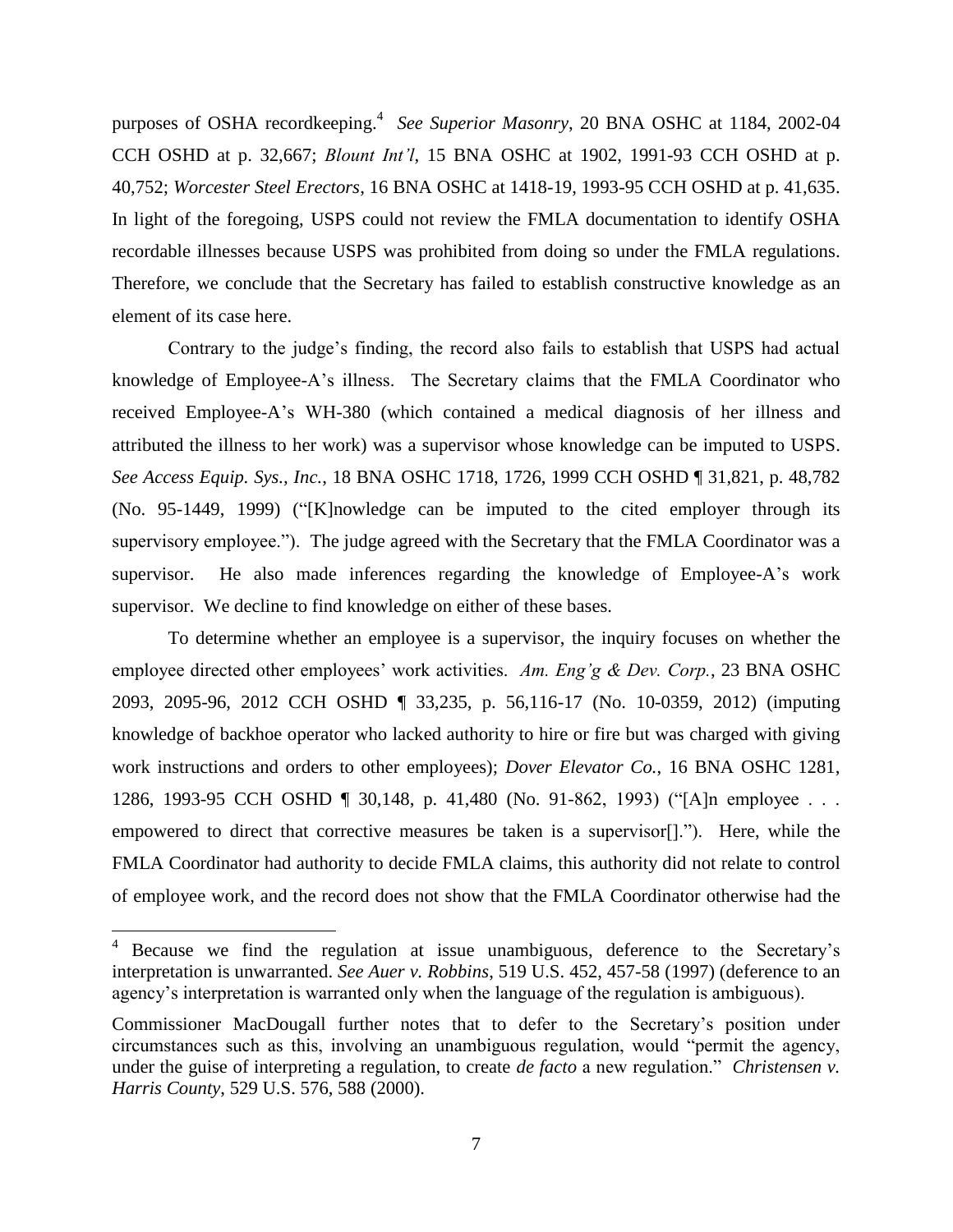requisite control indicative of supervisory status. Indeed, Kenn Messenger, a USPS manager, testified that FMLA Coordinators have no "direct employees" and make no decisions about other employees' work. Thus, the Secretary has failed to establish USPS's actual knowledge of Employee-A's illness through the FMLA Coordinator. Moreover, as indicated above, even if the FMLA Coordinator had been a supervisor or USPS had otherwise known of the illness from Employee-A's WH-380, the FMLA confidentiality requirements would have precluded recordation of the illness on the OSHA recordkeeping forms required by 29 C.F.R. Part 1904.<sup>5</sup>

Finally, there is no support in the record for the conclusion that Employee-A's work supervisor knew of her illness from sources other than the FMLA documentation. First, despite the Secretary's contention that Employee-A "likely informed her supervisor of her work-related illness," there is no direct evidence that she or anyone else informed her supervisor of her illness or the reason for her leave request, or that the supervisor knew of it. The judge inferred such knowledge based on two factors: (1) a letter from the FMLA Coordinator to Employee-A about her leave request which, based on a notation on the letter, Employee-A's supervisor evidently saw, and (2) USPS's FMLA claims procedure, under which supervisors are to be informed of FMLA claims and approvals related to their subordinates. However, the letter neither identified Employee-A's condition nor indicated whether it was work-related. Further, consistent with the FMLA confidentiality provision, USPS's FMLA claims procedure does not require supervisors to be informed of the nature or work-relatedness of an employee's health condition. While the Secretary claims for the first time on review that, as a routine matter, USPS employees reported work-related illnesses to their supervisors, and it is thus "likely" that Employee-A did so here, the Secretary failed to prove such a consistent pattern of conduct that would permit this to be

l

 $5$  Commissioner MacDougall writes separately on this point to clarify with respect to a situation that will frequently arise—where the individual responsible for administering an employer's FMLA leave is a supervisor, such as for the many small employers that do not have multiple employees in various human resources positions. Irrespective of whether USPS's FMLA Coordinator was a supervisor, the result here would be the same—any knowledge obtained from USPS maintaining Employee-A's FMLA confidential documentation cannot be imputed to it for purposes of OSHA's recordkeeping regulations and the forms required by 29 C.F.R. Part 1904. The FMLA's implementing regulations, and their unambiguous confidentiality provisions, 29 C.F.R.  $\S$  825.500 $(g)$ , compel this conclusion.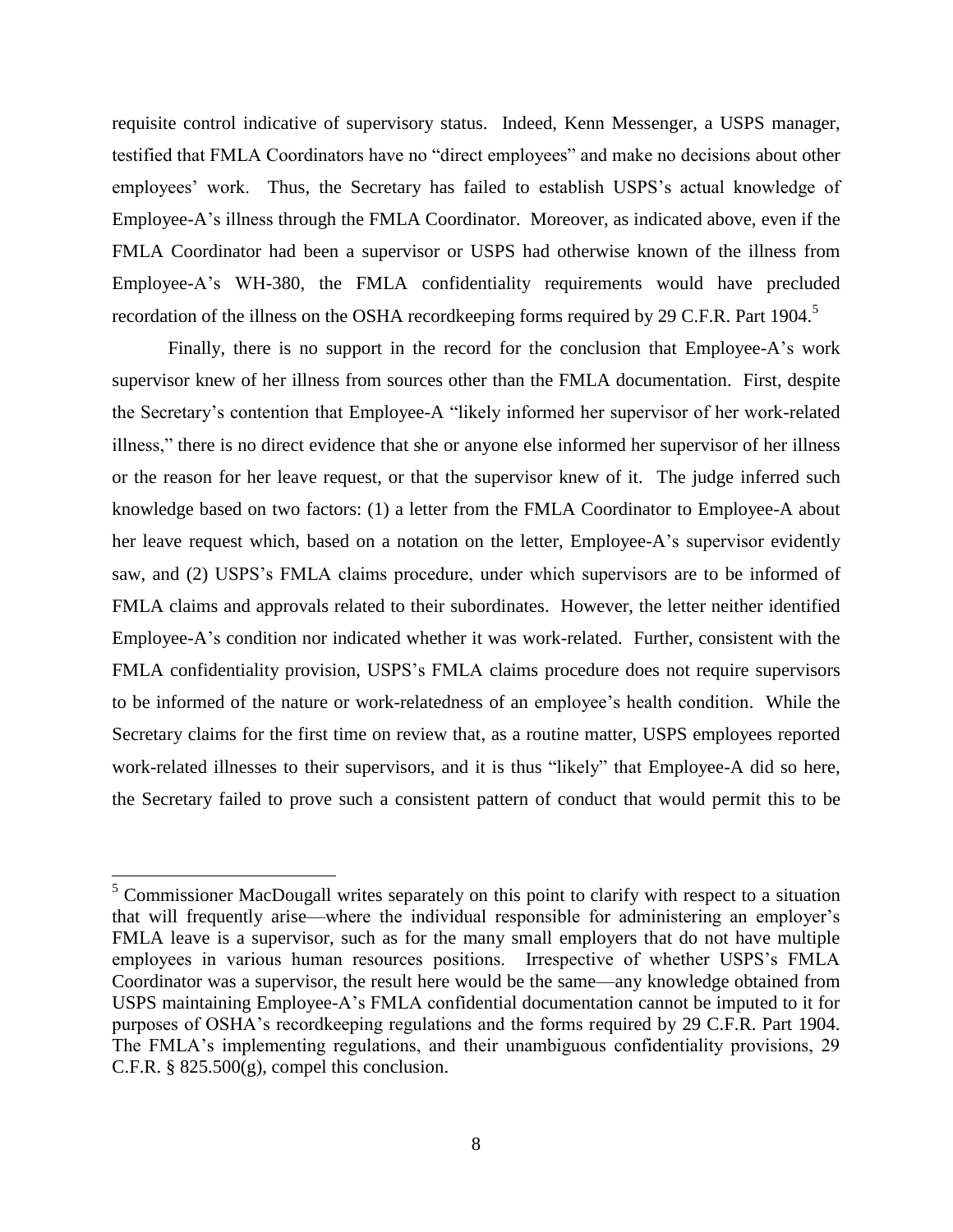deemed a "routine practice" pursuant to Federal Rule of Evidence 406.<sup>6</sup> See Wilson v. *Volkswagen of Am., Inc.*, 561 F.2d 494, 511 (4th Cir. 1977) (stating that examples "numerous enough to base an inference of systematic conduct" are required to establish routine practice) (internal citations omitted). Moreover, there is no evidence that Employee-A's supervisor ever observed Employee-A's symptoms, which, in any event, would not alone indicate that they were work-related. For these reasons, we find the judge erred in concluding that the Secretary established actual knowledge through Employee-A's supervisor. Accordingly, the Secretary has failed to establish USPS's knowledge of Employee-A's illness.

#### **ORDER**

We vacate the portion of Citation 1, Items 1a and 1b, that pertains to Employee-A's illness. We also agree with USPS that it is appropriate to reduce the penalty because the citation is affirmed with respect to only one of the two employees upon whom it was based. We therefore assess a penalty of \$2,500.

SO ORDERED.

 $\sqrt{s/}$ 

Thomasina V. Rogers Chairman

 $\sqrt{s/}$ 

Cynthia L. Attwood Commissioner

 $\sqrt{s/}$ 

Dated: September 29, 2014 Commissioner

 $\overline{\phantom{a}}$ 

Heather L. MacDougall

<sup>&</sup>lt;sup>6</sup> This rule provides: "Evidence of ... the routine practice of an organization ... is relevant to prove that the conduct of the . . . organization on a particular occasion was in conformity with the . . . routine practice." Fed. R. Evid. 406 (2009). On behalf of USPS, Messenger testified only to the existence of the procedure—he did not address the extent to which it was followed by USPS. This is insufficient evidence to meet the requirements of Rule 406.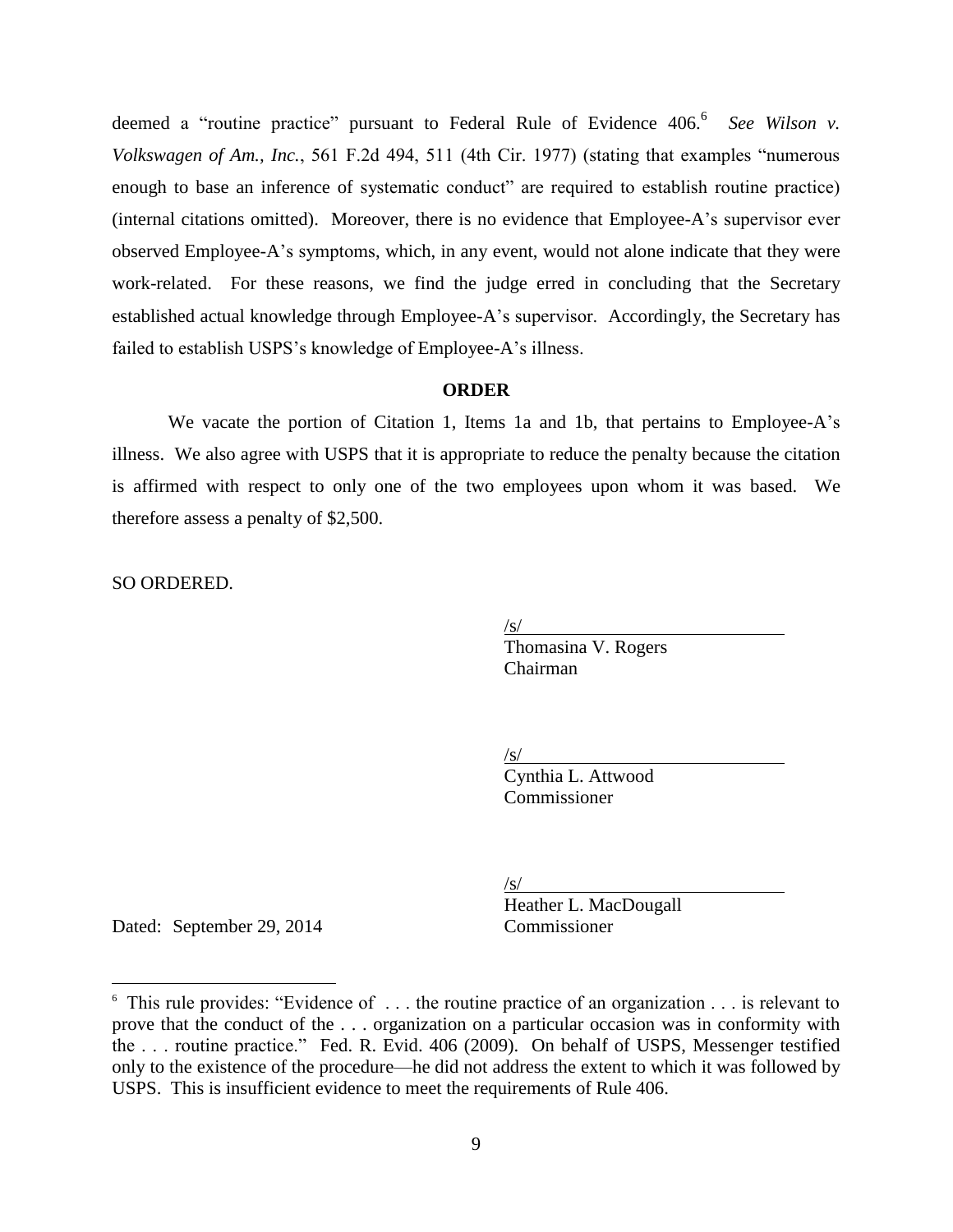

## **United Sta tes of America OCCUPATIONAL SAFETY AND HEALTH REVIEW COMMISSION 1120 20th Street, N.W., Ninth Floor Wa shington, DC 20036-3457**

| SECRETARY OF LABOR,                  |                                 |
|--------------------------------------|---------------------------------|
| Complainant,                         |                                 |
| V.                                   | <b>OSHRC DOCKET NO. 08-1547</b> |
| U.S. POSTAL SERVICE (Seattle, WA),   |                                 |
| Respondent.                          |                                 |
| Appearances: Evan H. Nordby, Esquire | Stephen C. Yohay, Esquire       |

U.S. Department of Labor Ogletree Deakins Office of the Solicitor Leigh Bonds, Equire Seattle, Washington U.S. Postal Service For the Complainant. For the Respondent.

Before: Chief Judge Irving Sommer

# *DECISION AND ORDER*

This proceeding is before the Occupational Safety and Health Review Commission ("the Commission") under section 10(c) of the Occupational Safety and Health Act of 1970, 29 U.S.C. § 651 *et seq*. ("the Act"). The Occupational Safety and Health Administration ("OSHA") conducted an inspection of a facility of the U.S. Postal Service ("USPS") in Seattle, Washington, from March 19, 2008 to May 23, 2008. As a result, on September 10, 2008, OSHA issued a citation alleging "repeat" violations of 29 C.F.R. 1904.29(b)(2) and (b)(3) for failing to record two work-related illnesses as required. Respondent USPS contested the citation. The hearing in this matter was held in Seattle, Washington, on November 18 and19, 2009. Both parties have filed post-hearing briefs.

# *Background*

The cited facility is USPS's Processing and Distribution Center ("P&DC") in Seattle, Washington. The P&DC is the main USPS facility in the Seattle area for processing mail. It is a large facilitywith highly automated processing equipment. The facility operates 24 hours a day, with three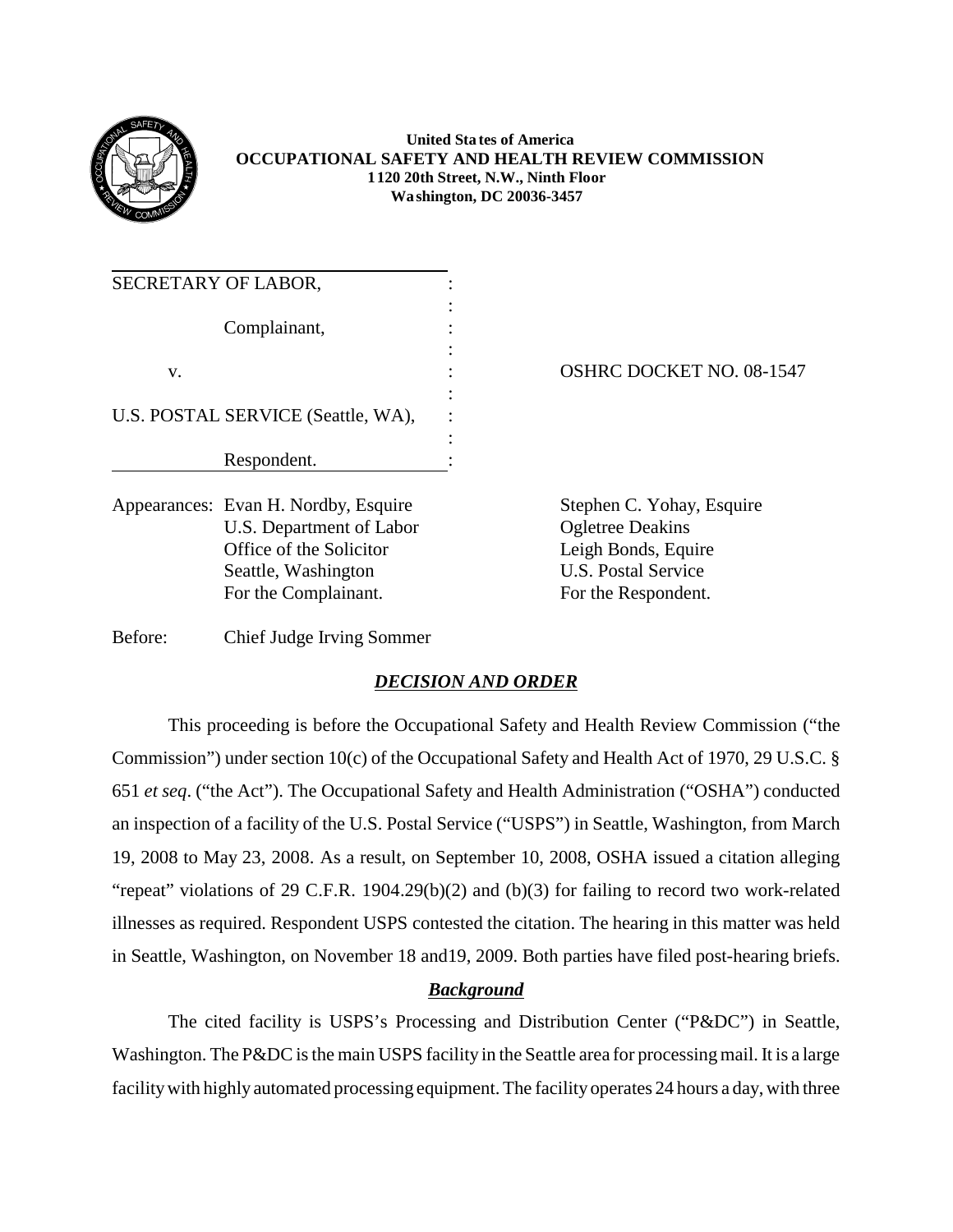shifts, and has about 1,200 employees. The non-supervisory workers consist of "regular" and "casual" employees. Regular employees are represented by postal unions, and their assignments are subject to collective bargaining agreements. Casual employees are not represented by unions, and their work assignments vary according to factors such as mail volume, unscheduled absences, and limits imposed by the union agreements. Union agreements also limit the percentage of casual workers at the P&DC. (Tr. 174-77,192-95, 202, 205-06).

"N.B." began working at the P&DC as a "Christmas casual" on November 7, 2007.<sup>1</sup> She worked on the night shift, which started between 10 and 11 p.m. and ended between 6:30 and 7:30 a.m., and she generally worked about 35 hours per week. At first she worked on the bar code machine, where several supervisors told her she was doing a good job. In late December 2007, N.B. went to see Dr. Zachariah at the Community Health Center in Federal Way, Washington, for what she thought was the flu. Dr. Zachariah, however, said she did not have the flu but a dust allergy and gave her a prescription for an allergy medication and an inhaler. N.B. filled the prescription at a pharmacy in Federal Way. Her only previous allergy diagnosis had been to shrimp. (Tr. 89-94).

After the Christmas season, the P&DC cut back the number of casuals in N.B.'s work area but kept N.B. on. She started working at other mail sorting machines in January 2008, such as the DIOS and DBCS machines.<sup>2</sup> N.B. requested a mask to work on the DBCS machine, due to the dust that resulted from the mail sliding down the feeder. Cliff Wind, the casuals' supervisor, provided N.B. the mask, which covered her mouth and nose. (Tr. 94-96, 120).

On January 17, at 11 p.m., N.B. was assigned to be trained on the Flat Sorting Machine ("FSM"). She stood by the machine as a co-worker showed her how to load and feed the FSM. As the feeding process took place, N.B.'s eyes began burning, itching and watering. Her face felt hot, like it was burning, and she also smelled a burning "rubbery" smell. These symptoms began within 10 minutes of beginning the feeding of the FSM. N.B. finished her training between 3 and 3:30 a.m.

<sup>&</sup>lt;sup>1</sup>This decision refers to the two affected employees in this matter by their initials to protect their privacy rights, in light of the medical information contained in the record.

<sup>&</sup>lt;sup>2</sup>All dates hereafter will refer to the year 2008, unless otherwise indicated.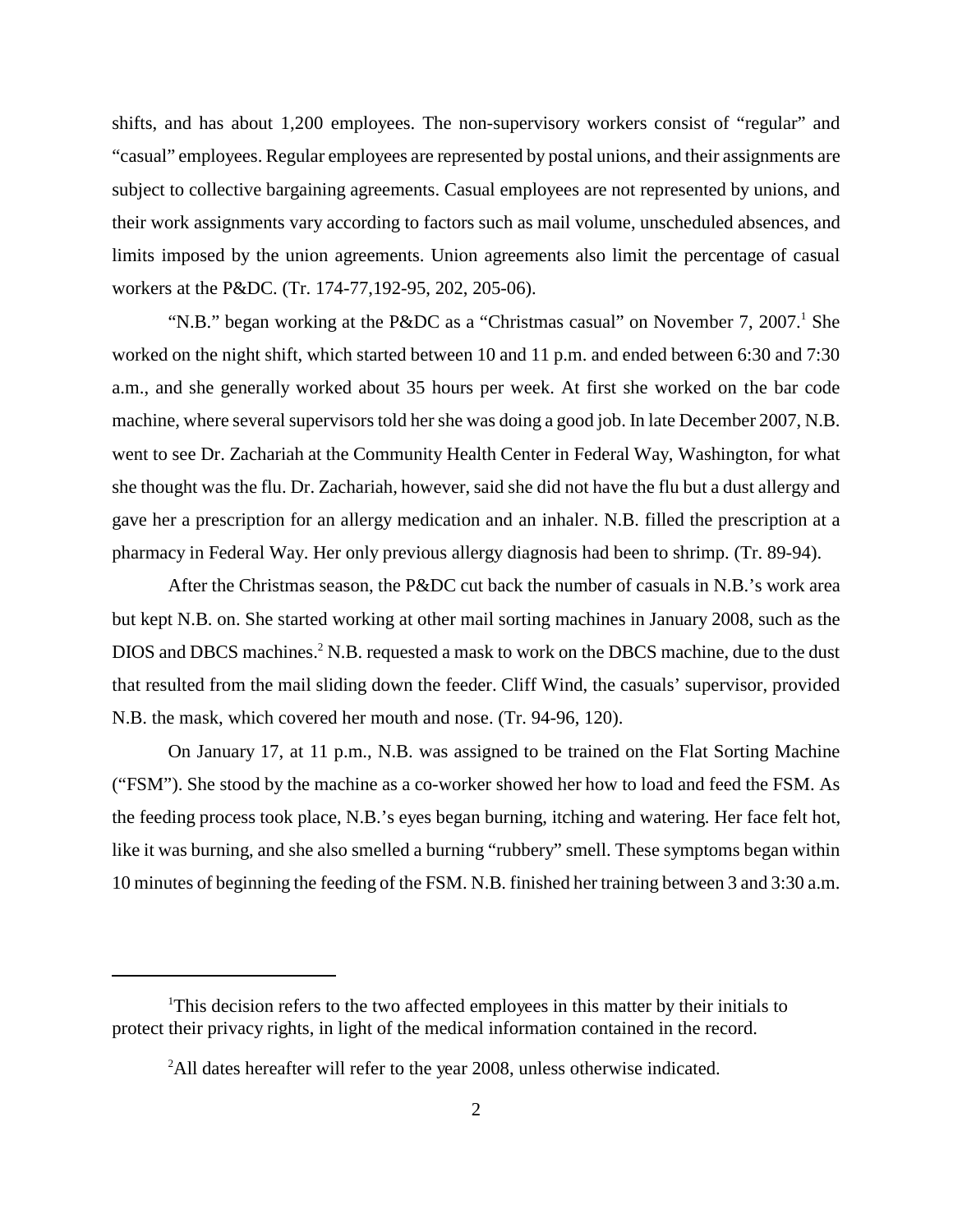During her training, she took three or four quick restroom breaks to wash her face, which helped the symptoms. She told her co-worker about the symptoms. (Tr. 96-101, 105).

On January 20, when N.B. reported for work, Rosanna Cortez, a supervisor, assigned her to work on the FSM. While she was feeling fine when she got to work, N.B. began to have the same symptoms as before within 10 minutes of beginning to feed the FSM. As she continued to work on the machine, she also began experiencing trouble breathing, as if pressure were being put on her chest. She told her co-workers on the FSM of her symptoms, and one suggested she tell Richard Hitt, the FSM supervisor. Since she could not leave the machine in the middle of processing a "zone," she continued to work but took short restroom breaks to wash her face in between zones. After finishing the last zone, N.B. encountered Mr. Hitt as she was leaving the restroom. Mr. Hitt told her she did not "look good," and she told him about her symptoms from working on the FSM. Mr. Hitt took her to see Ms. Cortez. After discussing the matter, the two supervisors at first told her to take her lunch break. Ms. Cortez then told her that she had no more work for her that shift and that she should go home. N.B. waited until she felt well enough to drive and then went home and used the medications Dr. Zachariah had prescribed for her in December. The medications alleviated her symptoms, and since she did not want to worry her husband, who had recently had a heart attack, she decided not to call the doctor. (Tr. 102-09).

N.B. returned to work as scheduled on January 24. She asked Ms. Cortez if she needed to get a doctor's note for having left early on January 21. Ms. Cortez told her that since she was feeling fine upon her return, she did not need to get a doctor's note or other documentation. N.B. discussed with supervisors on several more occasions the symptoms she had had while working on the FSM on January 20 and 21. On February 7, she told Mr. Wind about the symptoms and asked to be reassigned from the FSM for her February 10 shift. She was nonetheless assigned to the FSM on February 10, and she asked Ms. Cortez to reassign her, citing her illness. Ms. Cortez told her they had no one else to work there and that N.B. had to work on the FSM. Another casual traded places with N.B. on February 10 before the feeding of the FSM began. On February 15, another supervisor assigned N.B. to the FSM. After N.B. convinced him that she should not work there, again citing her illness, Christine Batara, a different supervisor, questioned her about giving the supervisors a "hard time" about working on the FSM. N.B. explained that, although she thought that the FSM was an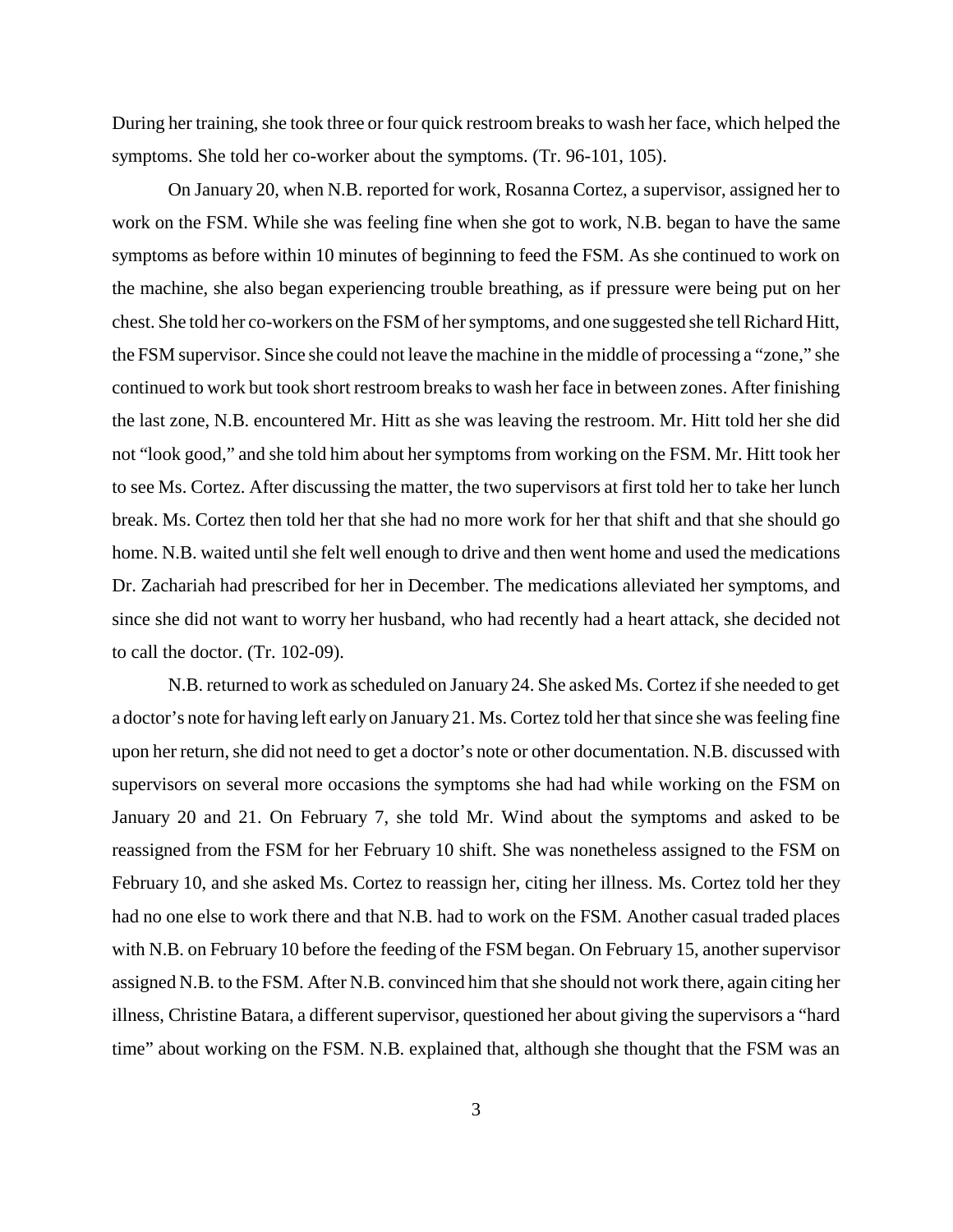easy place to work, it made her ill. Ms. Batara indicated to N.B. that she could be terminated and referred her to Mr. Wind, who told her that she had to either work on the FSM on February 17 and 18 or call in sick. Mr. Wind ultimatelyallowed N.B. to exchange assignments with another employee on February 17. During her shift on February 17, N.B. asked a technician to get her a dust sample from the FSM area so that she could try to find out what was making her sick. (Tr. 109-19).

N.B. did not work on February 18. On February 19, at the end of her shift, Mr. Wind told N.B. that she had to go to her doctor and get documentation stating she could work everywhere in the P&DC or she would be fired. That same day, N.B. went to her regular doctor, Joy Ziemann, in Federal Way.<sup>3</sup> N.B. described her symptoms to Dr. Ziemann, including her breathing difficulty, when she worked on feeding the FSM. She also told her doctor she had taken the allergy medications Dr. Zachariah had prescribed. At the end of the visit, Dr. Ziemann gave N.B. a note that gave a diagnosis of "Allergic Reaction." The note also stated that N.B. "should not work the FSM (flat sort machine) due to allergic reaction." Dr. Ziemann's records from the visit state the symptoms N.B. described, the doctor's medical conclusions, and the fact that Dr. Ziemann refilled the prescription for loratadine, the allergy medication that Dr. Zachariah had prescribed. Dr. Ziemann also referred N.B. to Franciscan Occupational Medicine for further evaluation. (Tr. 119-29; C-4A, C-4B).

N.B. visited Dr. Paul Darby of Franciscan Occupational Medicine on February 22, to begin allergy testing. Dr. Darby took N.B.'s medical history, including the symptoms she had had while working at the FSM. At the conclusion of the visit, he gave N.B. a note setting out a diagnosis of "Allergic Reaction" and a "KeyObjective Finding" of "Allergic reaction, bronchospasm to machine dust from [FSM]." Under "Other Restrictions,"the note stated: "No work with or in the area of [FSM]." The note also stated that N.B. was not otherwise restricted and that allergy testing was pending. N.B. took the notes from Drs. Darby and Ziemann to the P&DC on the evening of February 22. She presented the notes to Ms. Batara and Mr. Wind, and Ms. Batara initialed the notes as being received. N.B. was not permitted to return to work, however, since the doctors' notes did not say that she could work on the FSM. N.B. then filled out the paperwork for, and filed, a Federal Worker

 $3N.B.$  had gone to Dr. Zacharia in December 2007 as she did not have health insurance at that time. By February 19, she once more had health insurance and went to see her regular doctor, who was Dr. Ziemann. (Tr. 121).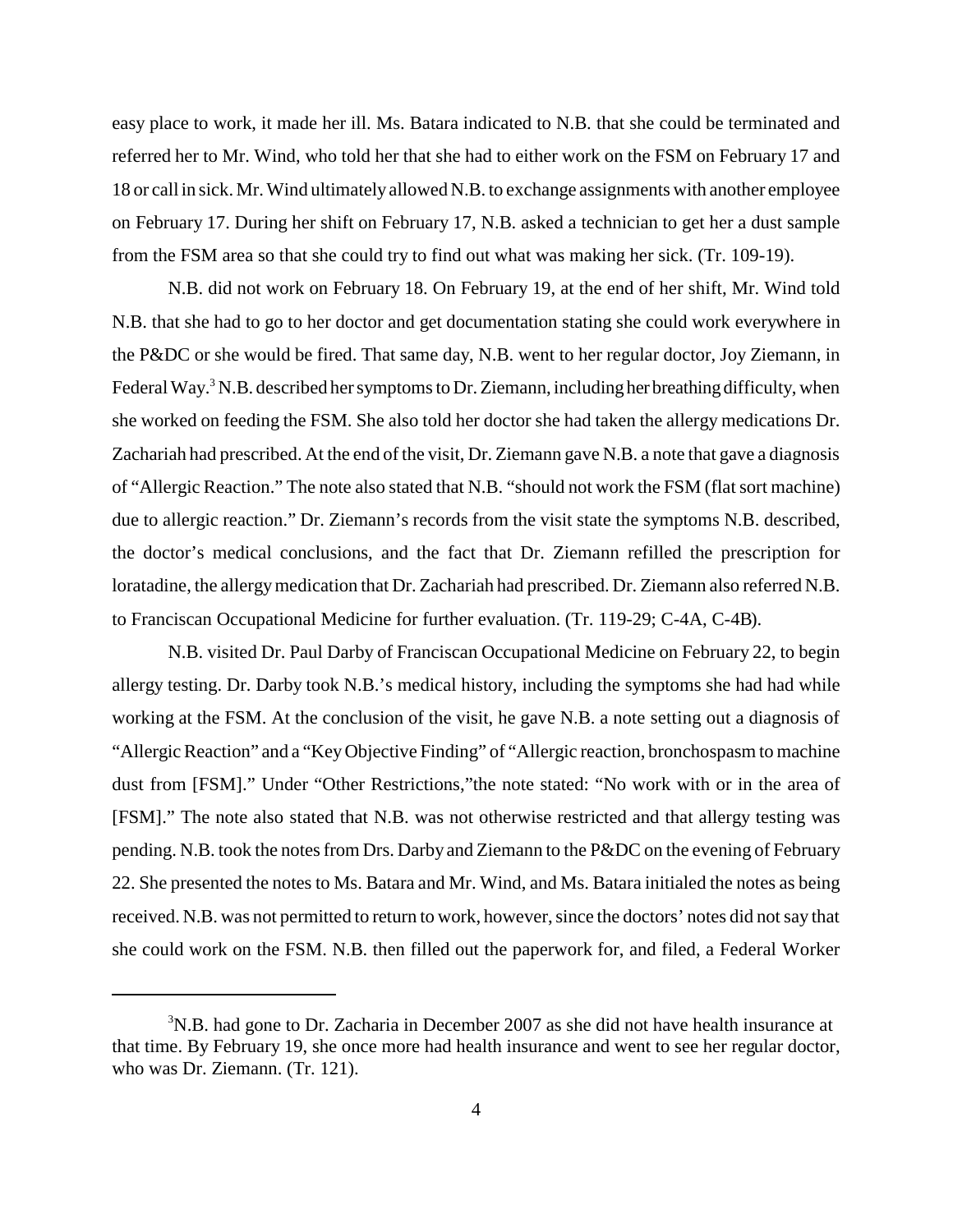Compensation claim. She submitted two forms, as the first form she filed was not the proper form. N.B. went back to Dr. Darby three times for follow-up allergy testing, but she was never diagnosed with an allergy to a specific substance. This was because Dr. Darby's testing was basic in-office testing, and while he was going to refer her to another doctor for further allergy testing, those tests would have cost from \$1,000.00 to \$5,000.00. N.B. was not able to pursue that testing because she could not afford to pay for it out of her own pocket. (Tr. 128-45, 155-57; C-5A, C-5B, C-7, C-8).

OSHA initiated the inspection in this case after receiving complaints from N.B. and another employee, "A.R.," about the air quality in the areas where they worked in the P&DC. The OSHA industrial hygienist ("IH") who conducted the inspection received medical information from the two employees indicating their doctors believed the employees were allergic to the dust in their work areas.<sup>4</sup> N.B. had been diagnosed as having had an allergic reaction from working with the FSM, and, on February 22, she provided the P&DC with doctors' notes containing this information and stating she should not work with or in the area of the FSM. A.R., the second employee, had been diagnosed as having allergic rhinitis caused by the dust in her work environment. On March 6, A.R. had submitted a Form WH-380 (completed by her doctor, Lawrence Klassen) with this information to the P&DC to obtain leave protected under the Family and Medical Leave Act ("FMLA"). The form also indicated that the condition had caused A.R. to miss work and required leave as needed and treatment with prescription medications. (Tr. 20, 24-30, 36-41; C-4B, C-5B, C-6B, C-11).

Based on her conversations with the employees and the medical information she received, the IH concluded that the incidents relating to N.B. and A.R. were required to be recorded on the P&DC's illness/injury logs and incident reports. When she requested the P&DC's Form 300 illness/injury logs and Form 301 incident reports, however, she discovered that neither of the incidents had been recorded. During her inspection, the IH found no other discrepancies in the P&DC's illness and injury record-keeping. (Tr. 20-23, 44-45, 66-67).

<sup>&</sup>lt;sup>4</sup>The IH was also the Area Director ("AD") of the OSHA office, and she conducted the inspection because her office was short-handed at that time. She performed indoor air quality testing of the areas where the two employees worked, and she found no problems in that regard. The P&DC also did testing, by having a consulting firm measure dust levels in various areas, including the FSM area. R-1, the results, indicated all measured levels were well below the permissible exposure limit. OSHA was provided a copy of R-1. (Tr. 15-16, 45-47, 54-55).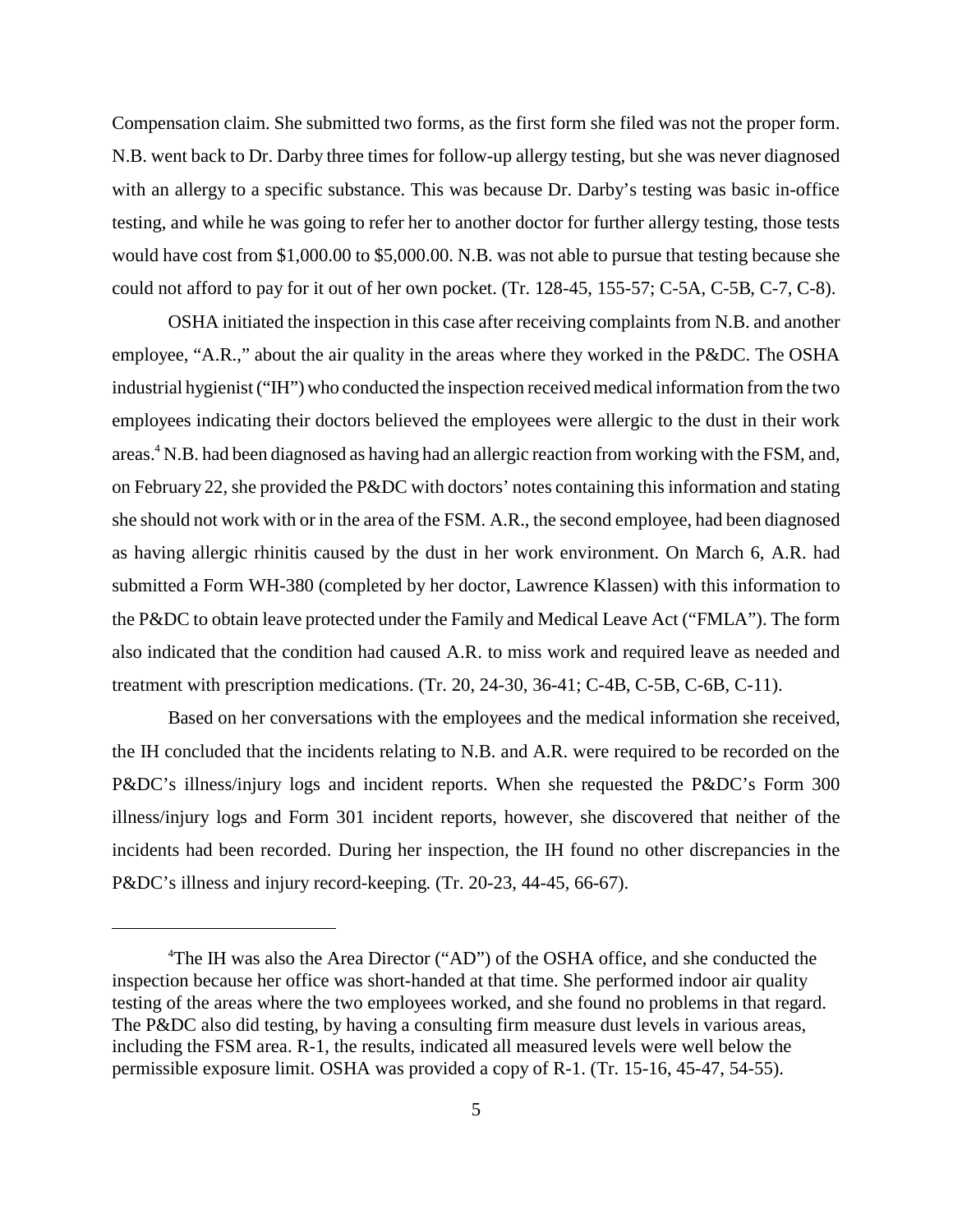#### *Admissibility of Exhibits C-11 and C-12*

At the hearing, the Secretary moved to have Exhibits C-11 and C-12 admitted. USPS objected, and I denied the motion. (Tr. 285-96). After the hearing, and upon further review of the record in this matter, I concluded C-11 and C-12 should have been admitted. On February 2, 2010, I issued an order admitting the documents and giving the parties an opportunity to respond. Neither has done so, but, for completeness of record, the reasons for admitting the documents follow.

First, C-11 and C-12 clearly relate to A.R., the second employee involved in this case. C-11 and C-12 are both letters to A.R., on USPS letterhead, that address A.R.'s request for FMLAprotected leave. C-11, dated March 6, states that USPS's Attendance Support Office had received the Form WH-380 her doctor had completed. It also states that the form is incomplete and explains what additional information is needed. C-11 is signed by "Fred Santiaguel, FMLA Coordinator Tour 3." Below that signature is a "Note to Supervisor" that states: "Please have the employee sign and date below verifying that s/he received his/her copy of this letter and return the signed copy to me." A.R.'s signature appears below that note, as does the date March 8. C-12, dated April 8, is from USPS's Human Resources, Seattle District Headquarters. About halfway down the page, C-12 provides A.R.'s "Case ID" number, describes her condition as a "Serious Health" condition, and categorizes it as a "Chronic Condition – Allergy." It also states: "Approved Date: 04/04/08." C-12 additionally describes the facility's forthcoming transition to an interactive voice response ("IVR") telephone system for employees to call when reporting unscheduled absences. C-12 is also signed by "Fred Santiaguel, FMLA Coordinator – T-3."<sup>5</sup>

Second, USPS concedes A.R. was an employee of the Postal Service and that she submitted an FMLA leave form to USPS. (Tr. 297). Further, Kenn Messenger, the former senior manager for distribution operations at the P&DC, testified that he had not seen C-11 and C-12 before but had seen similar letters, that he knew the process by which application for leave under the FMLA was made, and that he had received FMLA training as a manager with USPS. He was also familiar with USPS's transition to the IVR system, as described in C-12. (Tr. 278-88). Finally, AD Flack, the OSHA IH who conducted the inspection, testified that C-11 was one of the documents that A.R. had

<sup>&</sup>lt;sup>5</sup>The Secretary's counsel noted at the hearing that page 2 of C-12 was not part of the exhibit and was a mistake made when the document was being copied. (Tr. 289).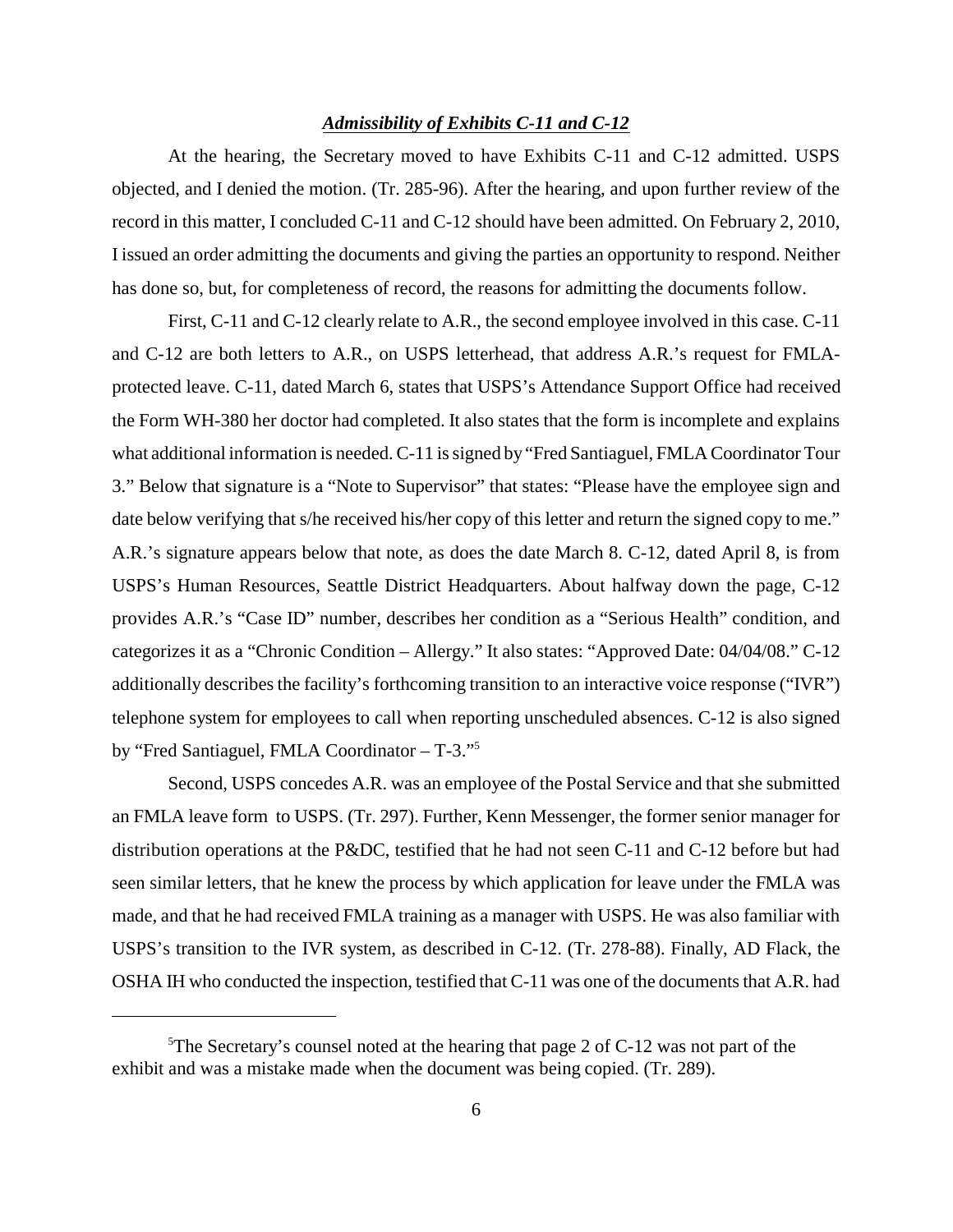provided her during the inspection. (Tr. 40-41). I agree with the Secretarythat USPS cannot seriously object based on foundation to admitting C-11 and C-12 into evidence. As the Secretary has pointed out, the documents are from USPS's own records and are self-authenticating.<sup>6</sup> (Tr. 295-96). For all of these reasons, C-11 and C-12 were properly admitted into the record.

## *Admissibility of Exhibits C-4, C-5 and C-6*

Exhibits C-4, C-5 and C-6 are the medical records relating to the two employees involved in this matter, N.B. and A.R.<sup>7</sup> As USPS notes, I denied the Secretary's Motion in Limine to admit the documents prior to the hearing. As USPS also notes, I expressed skepticism at the hearing about the reliability of the information in C-5B, and the Secretary's motion to admit that document was at first denied. (Tr. 24-36). Later, upon further consideration, C-4A-B, C-5A-B and C-6A-B were all admitted conditionally, subject to my determining their admissibility, relevance and reliability.<sup>8</sup> (Tr. 72-86, 302-03). After reviewing the entire record and the parties' arguments in regard to these documents, I find that the documents are admissible, relevant and reliable.

Federal Rule of Evidence ("FRE") 803 sets out exceptions to the hearsay rule, even though the declarant is available as a witness. FRE 803(4) provides the following exception:

Statements made for purposes of medical diagnosis or treatment and describing medical history, or past, or present symptoms, pain, or sensations, or the inception or general character of the cause or external source thereof insofar as reasonable pertinent to diagnosis or treatment.

 ${}^{7}C$ -4 and C-5 relate to N.B., while C-6 relates to A.R. As the Secretary stated at the hearing, C-4A, C-5A and C-6A are copies of the medical records from the doctors' offices that are certified as business records of those offices. C-4B, C-5B and C-6B are copies of the medical records that USPS had for the employees and provided the Secretary during discovery. (Tr. 24).

<sup>6</sup>This conclusion is supported by the fact that, when the Secretary first moved for the admission of C-11, USPS had no objection and C-11 was admitted. (Tr. 84). Later, when the Secretary moved to have C-12 admitted, USPS objected and also asserted C-11 had not been admitted. The Court agreed, incorrectly. USPS then objected to admitting either document, and the Secretary's motion to admit C-11 and C-12 was denied. (Tr. 287-96). Regardless, as USPS initially had no objection to C-11, and since it has not responded to my order of February 2, 2010, I am persuaded of the authenticity of both C-11 and C-12.

<sup>8</sup>Exhibits C-7 and C-8, the Federal Worker Compensation claim forms N.B. submitted, were also received on this basis. (Tr. 157-58).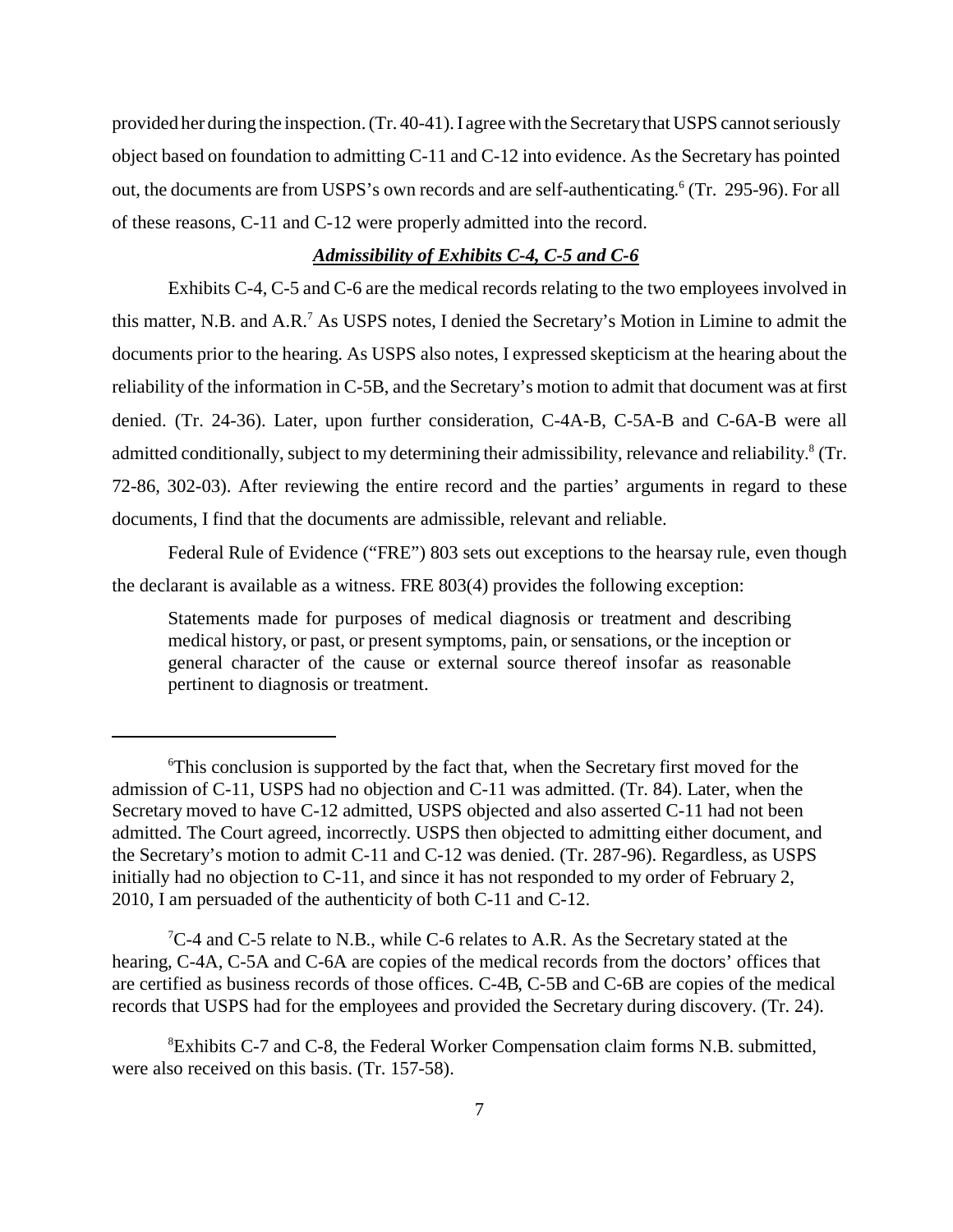As the Secretary asserts, the statements N.B. and A.R. made to their doctors in regard to the symptoms they had experienced while working at the P&DC facility were in furtherance of their respective diagnoses and treatments and are thus admissible for the truth of the matters asserted therein under FRE 803(4). *See U.S. v. Yazzie*, 59 F.3d 807, 812 (9<sup>th</sup> Cir. 1995).<sup>9</sup> Patient-declarants do not have to be describing a current condition, as long as the court is satisfied the statements were made to the doctor to be relied upon by the doctor in furtherance of medical diagnosis and treatment.<sup>10</sup> *Id.* at 813. *See also U.S. v. Nick,* 604 F.2d 1199, 1201-02 (9<sup>th</sup> Cir. 1979); *O'Gee v. Dobbs Houses, Inc.*, 570 F.2d 1084, 1087-89 (2d Cir. 1978). The out-of-court statements can also relate to causation of the injury. *Yazzie*, 59 F.3d at 813; *Nick*, 604 F.2d at 1201-02. I agree with the Secretary that the statements N.B. and A.R. made to their doctors as to the symptoms they had had while working at the P&DC, as reflected in the documents in issue, are admissible under FRE 803(4).

I also agree with the Secretary that the statements in the documents that reflect the doctors' medical findings as to N.B. and A.R. are admissible. FRE 803(6), another exception to the hearsay rule, even though the declarant is available as a witness, provides for the admission of "Records of Regularly Conducted Activity" as long as the records are properly certified by the custodian of the records. C-4A, C-5A and C-6A are copies of the doctors' records in this matter, and they have been properlycertified. As the Secretarynotes, the Ninth Circuit has held that medical records are "classic" business records admissible under FRE 803(6). *U.S. v. Hall*, 419 F.3d 980, 987 (9<sup>th</sup> Cir. 2005).

Having found the documents admissible, I turn now to their relevance and reliability. The documents are clearly relevant, as they support the Secretary's assertion that N.B. and A.R. were

<sup>&</sup>lt;sup>9</sup>As the Secretary notes, the Commission must follow the law of the Circuit Court to which an appeal may be taken. In this case, an appeal could be taken to the Ninth Circuit.

 $10^{\circ}$ USPS asserts that FRE 803(4) does not apply to N.B. as her doctor visits were due solely to the P&DC's telling her she had to get a doctor's note. (Tr. 148-49). R. Brief, p. 16. I disagree. While it is clear N.B. went to the doctor in part for this reason, it is equally clear she also wanted to "get to the bottom" of what was causing her illness. (Tr. 119, 148). And, while February 19 was the first doctor visit N.B. had to discuss her symptoms from working with the FSM, patient-declarants do not need to be describing a current condition to their doctor. Finally, N.B. testified she had not gone to the doctor after working with the FSM on January 20 as she had used the allergy medications Dr. Zachariah had prescribed and they relieved her symptoms; she also had not wanted to worry her husband, who had had a recent heart attack. (Tr. 103-09).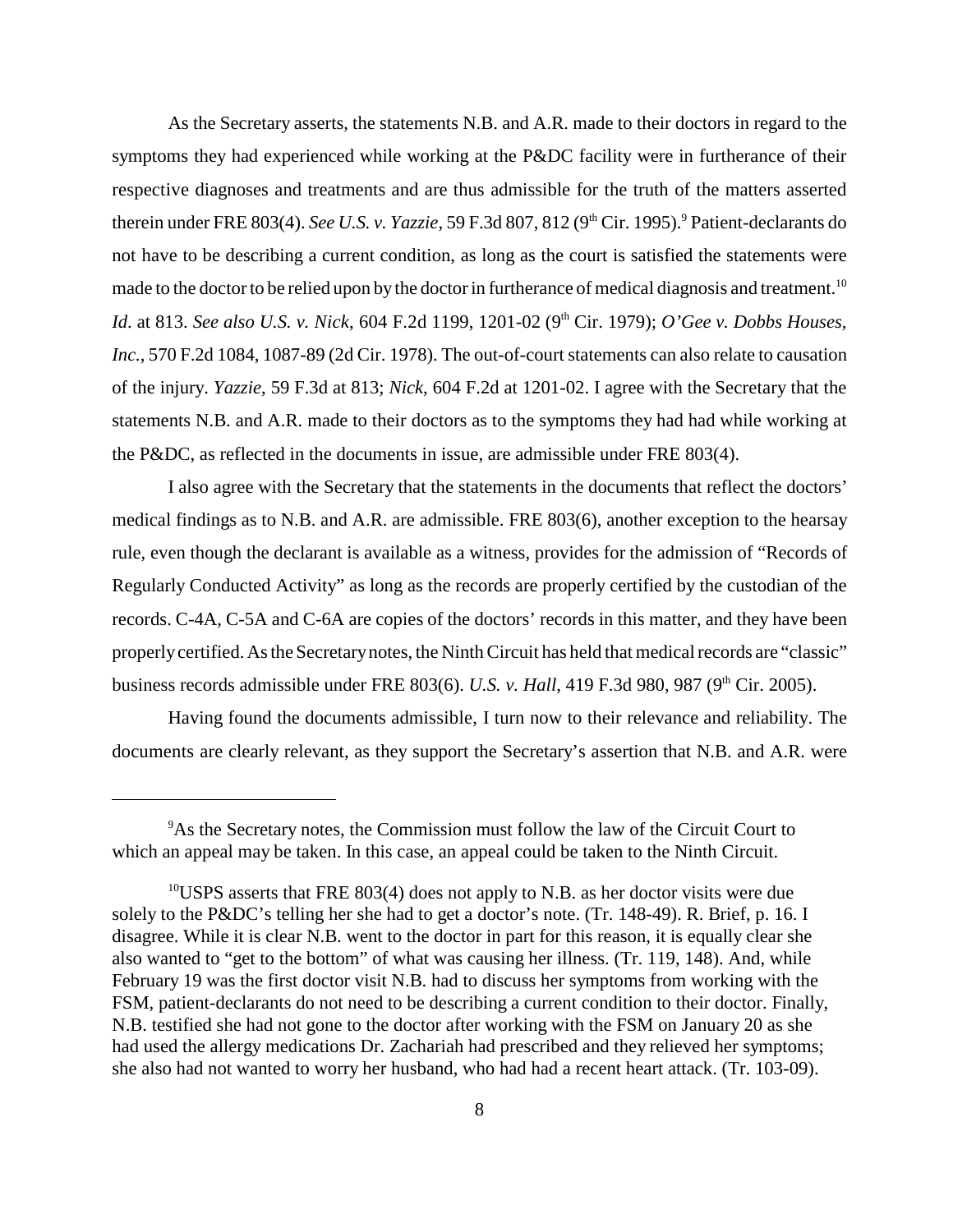made ill by exposure to dust in their respective work areas and that USPS was required to record their illnesses under the cited standards. I also find that the documents are reliable. In this regard, I note that N.B.'s testimony, which is summarized above in the background section of this decision, was consistent with what she told Drs. Ziemann and Darby, as reflected in C-4A and C-5A. And, her testimony was not refuted by other witnesses who testified, as discussed below. I observed the demeanor of N.B. as she testified, including her facial expressions and body language, and I found her to be a credible and convincing witness. Her testimony is credited, and it supports a conclusion that the statements in C-4A and C-5A are reliable. A.R. did not testify. C-11 and C-12, however, show A.R. requested FMLA-protected leave by submitting a Form WH-380 her doctor completed. They also show that while A.R.'s request was initially found to be incomplete due to a lack of certain information, it was approved on April 8. C-12 describes A.R.'s illness as a "Serious Health" condition and categorizes it as a "Chronic Condition – Allergy." C-11 and C-12, USPS's own records, support a conclusion that what A.R. told her doctor, as in C-6A, was reliable. Finally, there is no reason to question the medical findings of the doctors in this case, as set out in their records.

I have considered USPS's arguments that the statements in C-4A-B, C-5A-B and C-6A-B are inadmissible and its further arguments indicating that the claims of N.B. and A.R. are suspect and unreliable. *See, e.g.*, R. Brief, pp. 16-18, 21-29. These arguments are rejected, and, as noted above, C-4A-B, C-5A-B and C-6A are admitted and found to be relevant and reliable.

## *Whether USPS Violated the Cited Standards*

The citation alleges that USPS violated 29 C.F.R. 1904.29(b)(2) and (b)(3) when it did not record the incidents described above relating to N.B. and A.R. The cited standards require that OSHA 300 Log entries and 301 Incident Reports be completed "within seven (7) calendar days of receiving information that a recordable injury or illness has occurred." A "recordable injury or illness" is a work-related injury or illness that results in "restricted work" and/or "medical treatment beyond first aid," among other possibilities. *See* 29 C.F.R. 1904.7(b)(1).

To prove a violation of an OSHA standard, the Secretarymust establish that: (1) the standard applies; (2) the terms of the standard were not met; (3) employees had access to or were exposed to the cited conditions; and (4) the employer knew or could have known of the cited conditions with the exercise of reasonable diligence. *See, e.g., Kulka Constr. Mgmt. Corp.*, 15 BNA OSHC 1870, 1873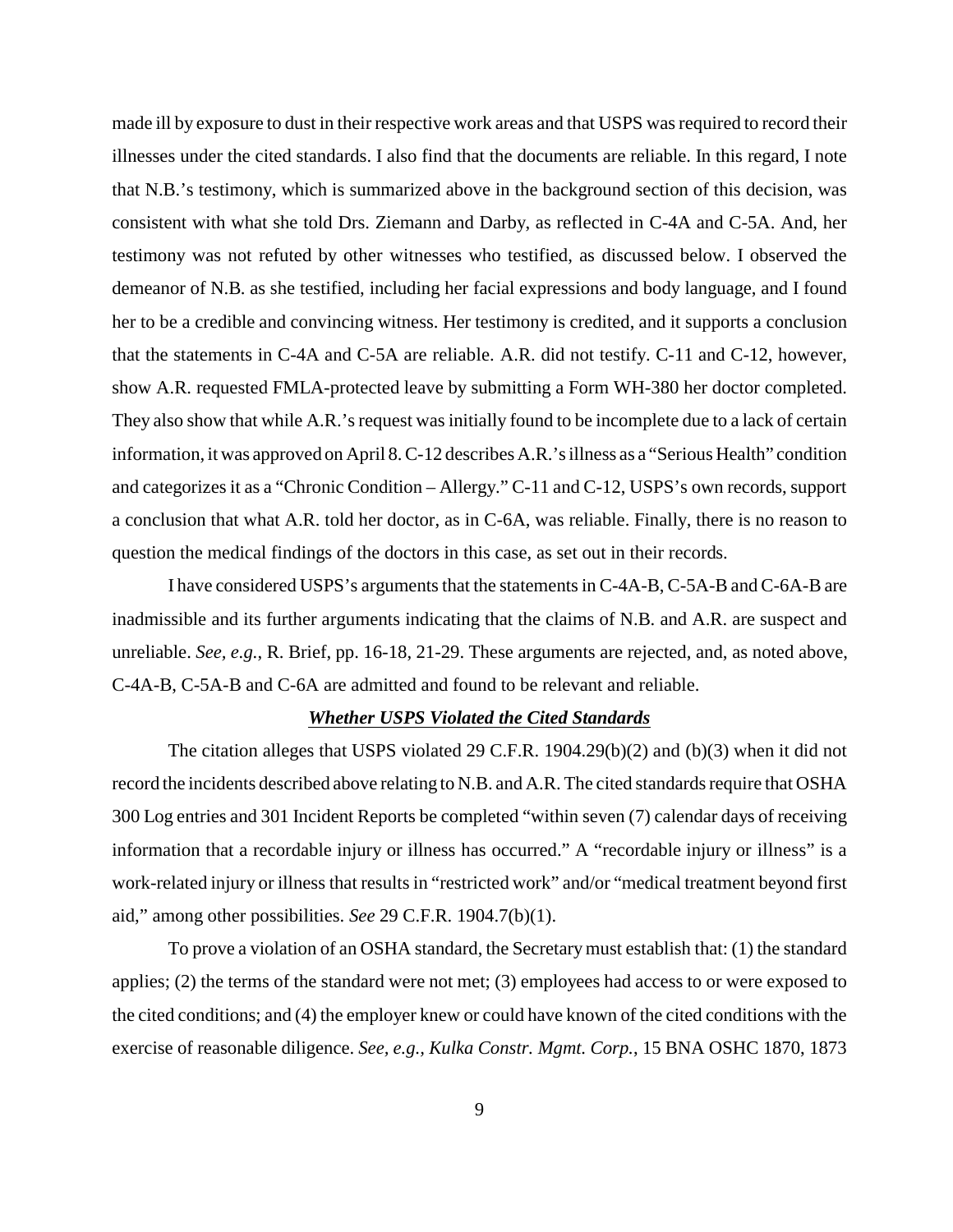(No. 88-1167, 1992). There is no dispute that USPS did not record the incidents relating to N.B. and A.R. There is also no dispute that USPS received the notes described above from N.B.'s doctors, that is, C-4B and C-5B, pp. 11-12, on February 22. Further, based on my findings *supra*, USPS received the Form WH-380, completed by A.R.'s doctor, on March 6, and USPS approved A.R.'s request for FMLA leave on April 8. *See* C-11, C-12. USPS contends, however, that the Secretary has not proved the incidents were work-related illnesses required to be recorded. It also asserts that the Secretary has not proved the knowledge element.

As to whether the incidents were work-related illnesses, as the Secretary notes, an injury or illness is "work-related" if "events or exposures at work either caused or contributed to the problem." *Home Depot #6512*, 22 BNA OSHC 1863, 1865 (No. 07-0359, 2009) (citing Occupational Injury and Illness Recording and Reporting Requirements: Final Rule, 66 Fed. Reg. 5916, 5917 (Jan. 19, 2001)) ("Final Rule"). "[P]ure speculation that 'some' event in the workplace may have caused or contributed to an injury or illness" is not enough. *Home Depot* at 1865. But, if the work itself is "a tangible, discernible causal factor," an injury or illness is work-related. Final Rule at 5929.

As the Secretary also notes, the standard does not require a final diagnosis of a particular illness or exposure to a specific substance, because the record-keeping system is designed to gather information about what may be latent trends in illnesses and injuries within the workforce. As OSHA stated in the preamble to the Final Rule:

It is evident from the statute that Congress wanted employers to keep accurate records of non-minor injuries and illnesses, in part, to serve as a basis for research on the causes and prevention of industrial accidents and diseases. This research is needed, among other reasons, to further examine and understand those occupational factors implicated as contributory causes in injuries and diseases. To serve this purpose, the records should include cases in which there is a tangible connection between work and an injury or illness, even if the causal effect cannot be precisely quantified, or weighed against non-occupational factors. (Emphasis added).

Final Rule at 5930. The Secretary points out that the preamble to the Final Rule cites approvingly to the Commission's approach in *General Motors Corp.*, 8 BNA OSHC 2036, 2039-40 (No. 76-5033, 1980). "The issue in General Motors was whether the employer was required to record respiratory ailments of three employees, based on notations from the employees' treating physicians that their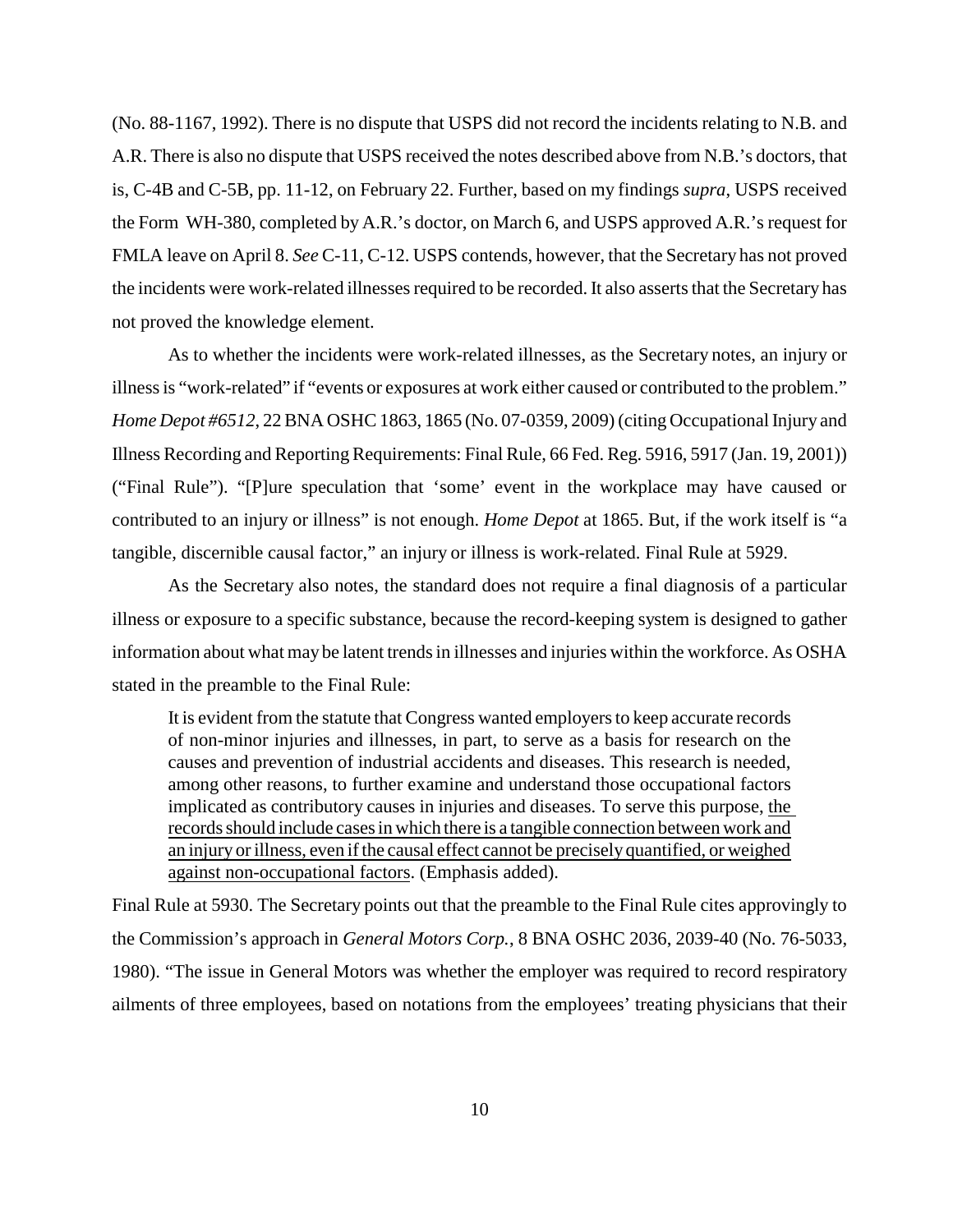ailments were probably related to exposure to a chemical substance at work." Final Rule at 5930. The Commission held the illnesses recordable. *General Motors* at 2040.<sup>11</sup> S. Brief, pp. 15-16.

USPS agrees with the Secretary that the "tangible, discernable causal factor" is the test to show that an injury or illness is work-related. It urges, however, that a settlement between OSHA and NAM, the National Association of Manufacturers, reached after NAM filed a challenge to the Final Rule, puts the burden on the Secretary to show an injury or illness is work-related, as follows:

Section 1904.5(b)(3) states that if it is not obvious whether the precipitating event or exposure occurred in the work environment or elsewhere, the employer "must evaluate the employee's work duties and environment to decide whether or not one or more events or exposures in the work environment caused or contributed to the resulting condition or significantly aggravated a pre-existing condition." This means that the employer must make a determination whether it is more likely than not that work events or exposures were a cause of the injury or illness, or a significant aggravation to a pre-existing condition. If the employer decides the case is not work-related, and OSHA subsequentlyissues a citation for failure to record, the Governmentwould have the burden of proving that the injury or illness was work-related. (Emphasis added).<sup>12</sup>

R. Brief, pp. 12-14.

Based on the foregoing, A.R.'s illness was work-related and recordable. The Form WH-380 that her doctor completed describes A.R.'s medical condition as "allergic rhinitis and conjunctivitis with severe eye & nose irritation/nosebleed headaches caused by her work environment exclusively. Primarily dust as well as environmental toxins."<sup>13</sup> It states that the condition began "12/07 (concurrent with assignment to present work station)." It also states A.R.'s "episodes of debilitating symptoms

<sup>12</sup>USPS notes that OSHA's website has a link to the settlement. R. Brief, p. 13, n.6.

<sup>11</sup>USPS asserts that the "tangible, discernable causal factor" distinguishes this case from *General Motors*. I disagree. A reading of *General Motors* shows the Commission there rejected General Motors' argument that an incident was recordable only if it was "directly caused" by the work environment. The Commission held employers must record illnesses in which the work environment either was "a contributing factor to the illness or aggravated a preexisting condition." It also held that employers must record illnesses when "there is medical evidence from personal physicians linking the illness and the occupational environment and no other medical evidence contradicts this demonstrated relationship." *General Motors* at 2040.

<sup>&</sup>lt;sup>13</sup>There are two copies of the WH-380 in the record. One is C-6A, pp. 4-6, and the other is C-6B, pp. 1-3. Although they are the same form, portions of the form in C-6B were evidently "cut off" when the copies were made. The above notations are thus from the C-6A copy.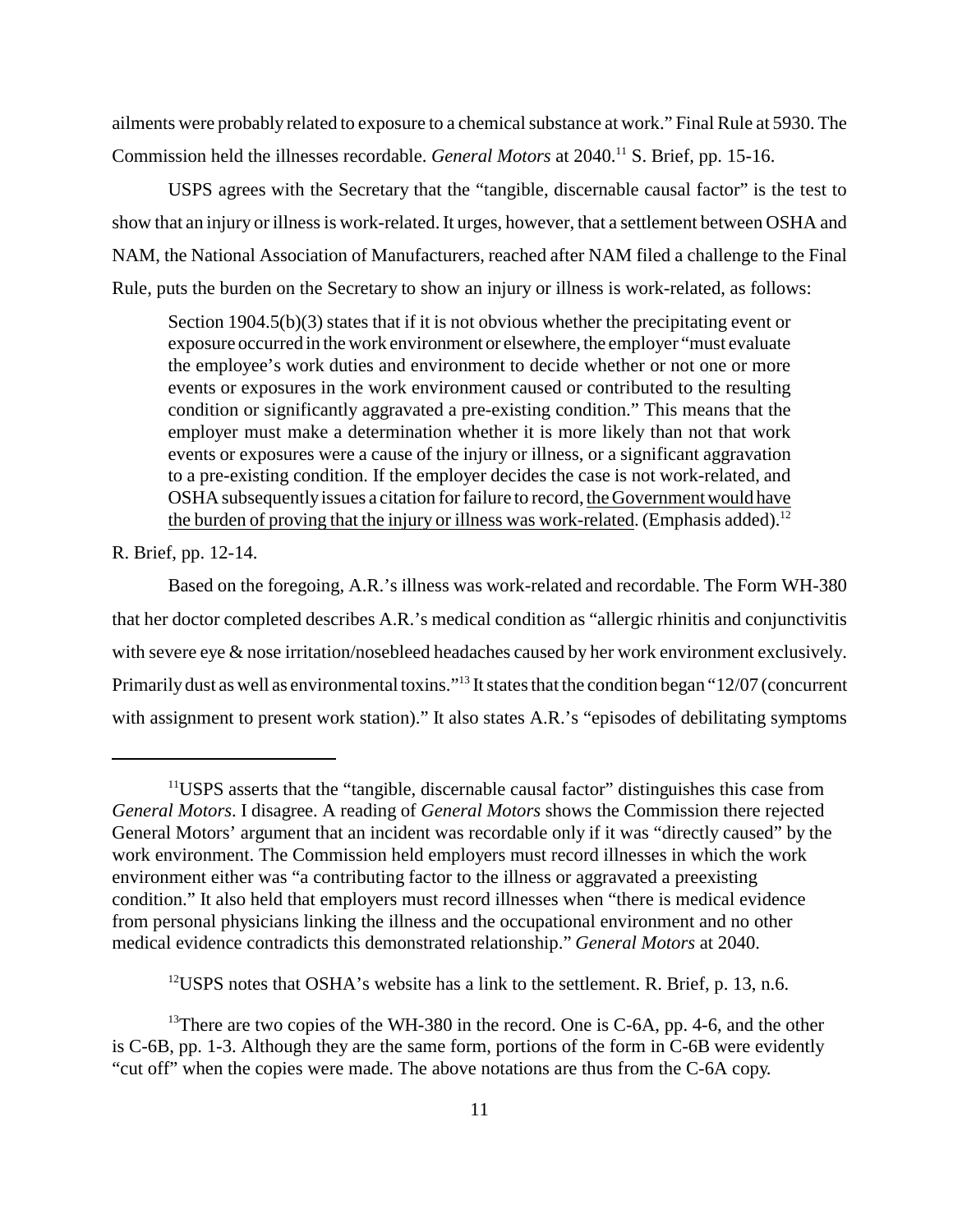occur several times a week requiring to miss days to recover or leave early from work." Finally, the form states that A.R. will require ongoing treatment and absence from work for treatment "as needed several times a yr." The form describes the required regimen of continued treatment as "Rx meds." C-12 establishes that USPS ultimately accepted the information submitted by A.R.'s doctor, in that it approved her request for FMLA leave on April 8. C-12 also establishes that USPS itself classified A.R.'s illness as a serious and chronic health condition. I find that the Form WH-380 and C-12 demonstrate that A.R.'s condition was work-related and recordable.

I also find that N.B.'s illness was work-related and recordable. C-4B, the note from Dr. Ziemann, gives N.B.'s diagnosis as "Allergic Reaction." It also states that "she should not work the FSM (flat sort machine) due to allergic reaction." C-5B, pp. 11-12, the note from Dr. Darby, gives N.B.'s diagnosis as "Allergic Reaction." It states, under "Key Objective Finding(s)," "Allergic reaction, bronchospasm to machine dust from Flat Sorting Machine." It also states, under "Other Restrictions/Instructions," "No work with or in the area of Flat Sorting Machine." These two documents, in my view, show that N.B.'s illness was work-related. They also show that the illness was recordable because N.B. was restricted in her work duties.

USPS points to certain testimony in support of its claim that N.B.'s illness was not workrelated and recordable. For example, Mr. Hitt, the FSM supervisor, testified that as he recalled, N.B. had told him only that she was unable to continue working on the FSM. He did not recall her describing any symptoms or being in any distress or short of breath. (Tr. 164-66). On crossexamination, however, Mr. Hitt agreed that in a phone interview with an OSHA official, he stated that N.B. had told him the dust was excessive. He further agreed that he had written and signed C-10, a "Memorandum to Record" dated April 11. (Tr. 169-72). C-10 states, in pertinent part, as follows:

On 21 January 2008, I had employee [N.B.], from Automation, on myAFSM 100s for training. At that time, she approached me and informed me she was having difficulty working on the AFSMs. She told me her eyes were affecting her.

Rosanna Cortez, a distribution operations supervisor at the P&DC, testified she recalled Mr. Hitt bringing N.B. to her and stating that N.B. could not work at the FSM. When Ms. Cortez asked why, N.B. said that "she was tired, it's heavy there, and it's dusty." As Ms. Cortez recalled, N.B. said nothing about having had an allergic reaction to the FSM. Also, N.B.'s eyes did not appear to be red, and she did not seem to be short of breath or to have any problems with her face. (Tr. 267-70). On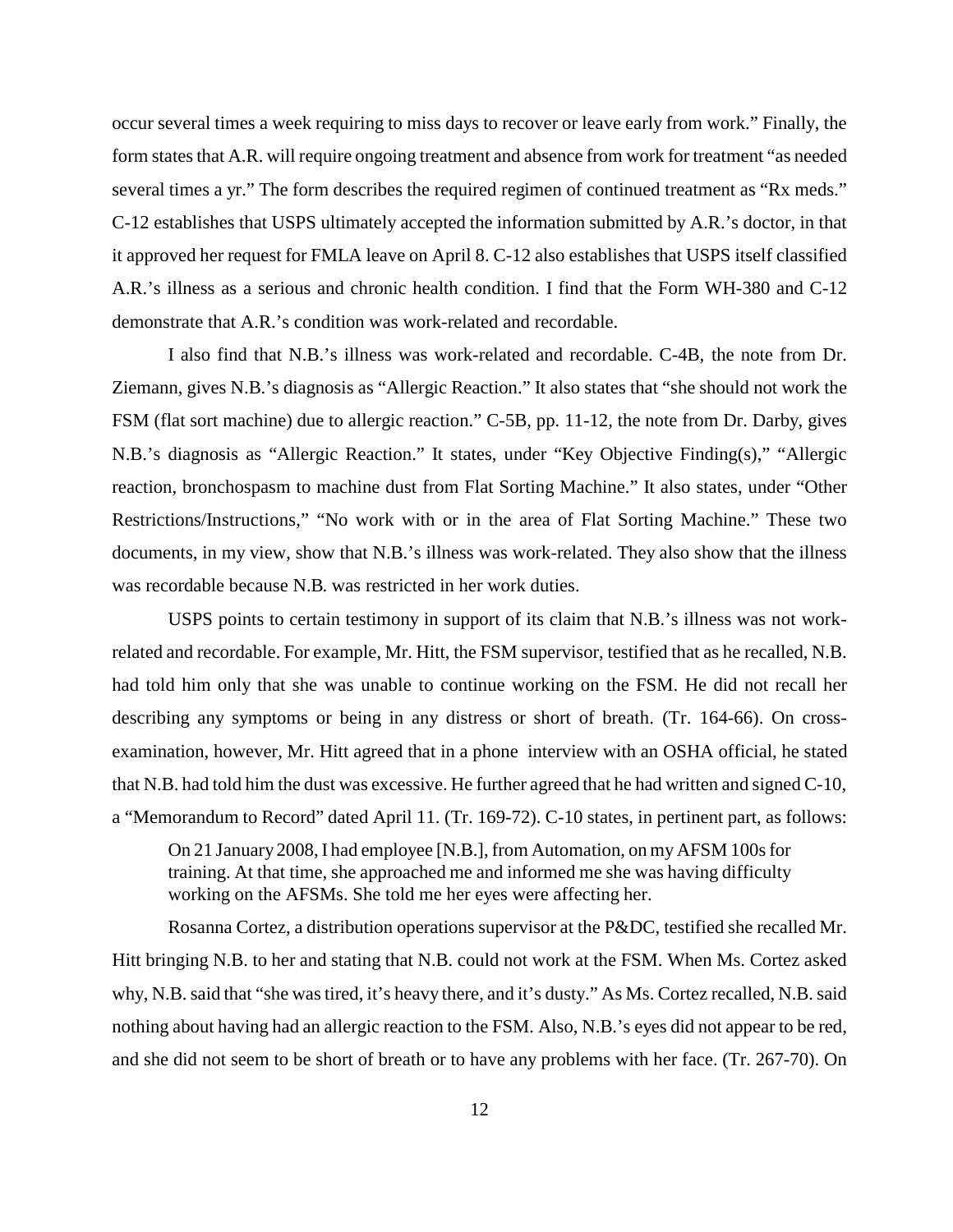cross-examination, Ms. Cortez agreed she had written an e-mail on February 8 to other supervisors at the P&DC that stated: "[N.B.] asked NOT TO WORK on the AFSM due to dust problems; can we trade somebody to work for her Sunday night?" Ms. Cortez also agreed she had told an OSHA official that N.B. had had a "pretty good job performance." (Tr. 272-77).

Pam Cook, currently a senior manager at the P&DC, was a manager of distribution operations at the P&DC in February2008. She testified about the automated equipment at the P&DC and the fact that extensive maintenance, including vacuuming, is done of the equipment to ensure proper operation and that the electric eyes are not obscured by dust. She said that, in her opinion, an FSM does not give off enough dust to collect in a bag; to do so, one would need to get the dust out of the vacuum bag a maintenance employee had filled upon vacuuming the inside of an FSM. (Tr. 173-78, 187-92).

Ms. Cook further testified that she first became aware of an employee not being able to work on the FSM equipment in a staff meeting in which Mr. Wind reported it. She told Mr. Wind that, per standard procedure, if the employee could not perform the full functions of her job, she would need to provide medical documentation stating what she could or could not do. Ms. Cook next heard about the situation when Ms. Batara called her on February 22 about the medical documentation that N.B. had provided. After Ms. Batara read her the doctors' notes, Ms. Cook spoke to N.B. on the phone and told her the notes did not give her a medical rationale that allowed her to make a decision about whether work was available for her. She also told N.B. that she would need further documentation that would explain in detail the medical rationale for N.B. not being able to work on the FSM. Ms. Cook noted that it was not her job to decide whether N.B. had reported a condition that was recordable on OSHA forms; that was up to the safety office. (Tr. 196-203).

On cross-examination, Ms. Cook stated that the only documents she had seen relating to N.B. were the doctors' notes. She agreed the note from Dr. Darby stated, under "Other Restrictions," "No work with or in the area of flat sorting machine." She also agreed that it stated: "Allergic reaction, bronchospasm to machine dust from flat sorting machine." *See*C-5B, p. 12. Despite these statements, she wrote in a memo concerning N.B.: "Management is unaware of any exposure to take precautions for." In another memo, she wrote that: "It is a fact that [N.B.] had some allergic reaction (January 21st)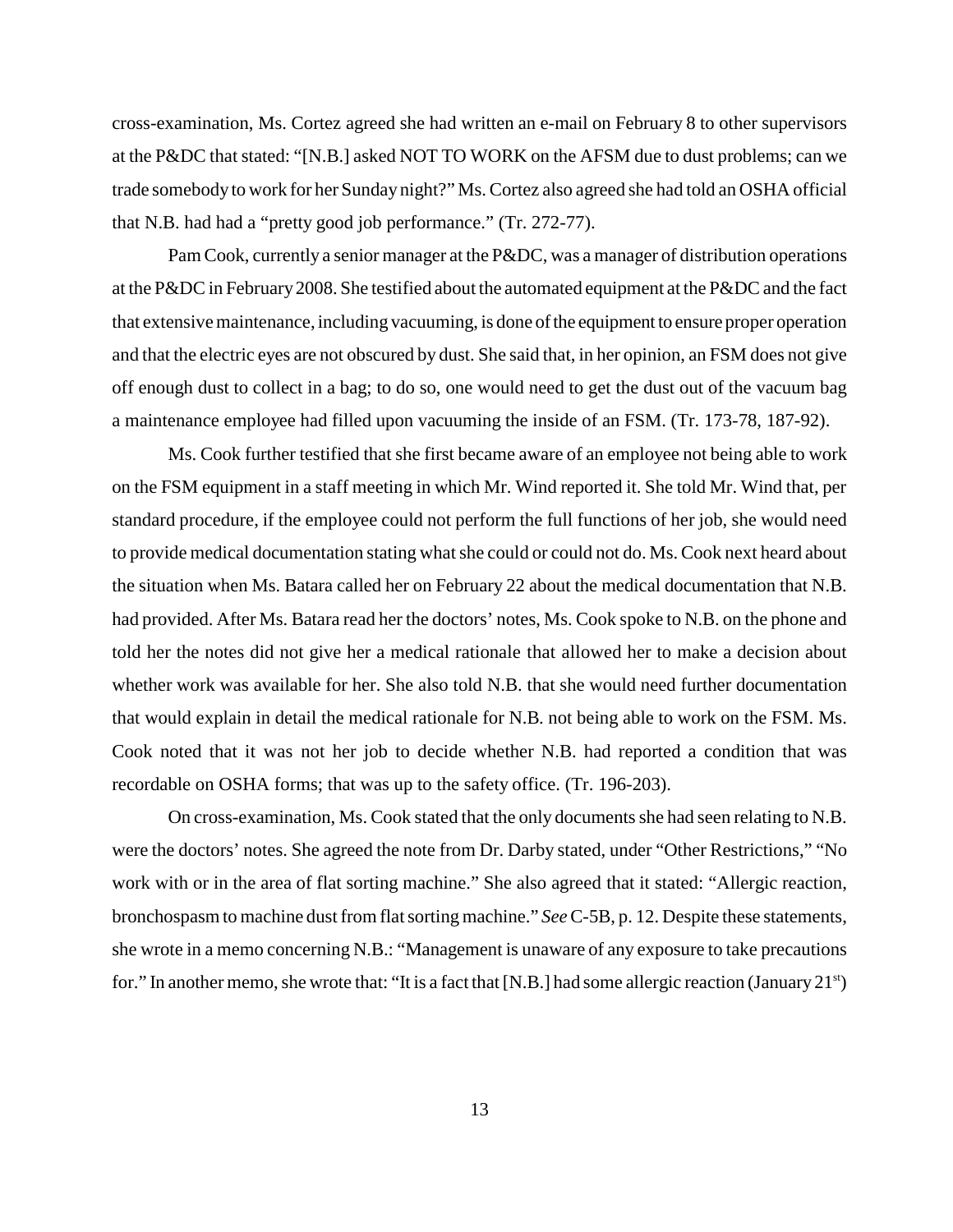from 'something.'"<sup>14</sup> Ms. Cook repeated that Dr. Darby's note did not provide a medical rationale as to why N.B. could not work on the FSM. She stated that N.B. was not allowed to return to work because she (N.B.) did not clarify her medical restrictions. She further stated that it was not her role to question anything in the doctors' notes; rather, she had to determine if there was anywhere in the building she could place this particular employee. Ms. Cook agreed she had not referred N.B. to another doctor for another medical opinion. (Tr. 222-23, 235-62). When asked if she was aware of any non-work-related exposure that could have caused N.B.'s condition, she stated:

I don't have any knowledge that it even occurred personally. It's all – this is all after the fact hearsay to me. So, no I don't have any facts that any of it happened. I don't have any knowledge that anything occurred, or whether any of it's true or untrue.

#### (Tr. 262).

I disagree the foregoing supports USPS's position. While Mr. Hitt and Ms. Cortez indicated on direct that they did not recall N.B. being in any distress or reporting any symptoms to them, their testimony on cross-examination in essence contradicts their testimony on direct and supports the testimony of N.B. And, Ms. Cook's testimonyabout the extensive maintenance the P&DC equipment undergoes, including the FSM, is no basis for concluding that the FSM does not emit dust that may trigger an allergic reaction in some individuals, in light of contrary evidence in the record.<sup>15</sup> Further, while Ms. Cook testified as to her belief that N.B.'s doctors' notes did not provide the "medical rationale" she needed, that testimony does not establish that N.B.'s condition was not work-related and recordable. In my view, the doctors' notes, and especially the one from Dr. Darby, provided USPS with a clear medical reason for the likely cause of N.B.'s illness, that is, dust from the FSM.

<sup>&</sup>lt;sup>14</sup>The two memos, prepared in regard to N.B.'s Federal Worker Compensation Claim, were not offered in evidence. (Tr. 235-36, 250-53).

<sup>&</sup>lt;sup>15</sup>USPS asserts that N.B.'s asking a technician to get her some dust from the FSM was improper, likening it to stealing. (Tr. 147). *See also* R. Brief, pp. 17-18. That assertion is rejected. USPS also asserts, based on Ms. Cook's testimony, that to obtain enough dust one would have to get it from a vacuum bag inside the FSM. R. Brief, p. 18. That assertion is also rejected. Ms. Cook testified that to get enough dust, it would probably need to be taken from the vacuum bag the technician had used to vacuum inside of the FSM. (Tr. 192). N.B. testified she asked for the dust so she could "get to the bottom" of what was causing her illness. Dr. Darby put some of that dust on her back to see if it would cause a reaction. It did not. (Tr. 118-19, 145-46).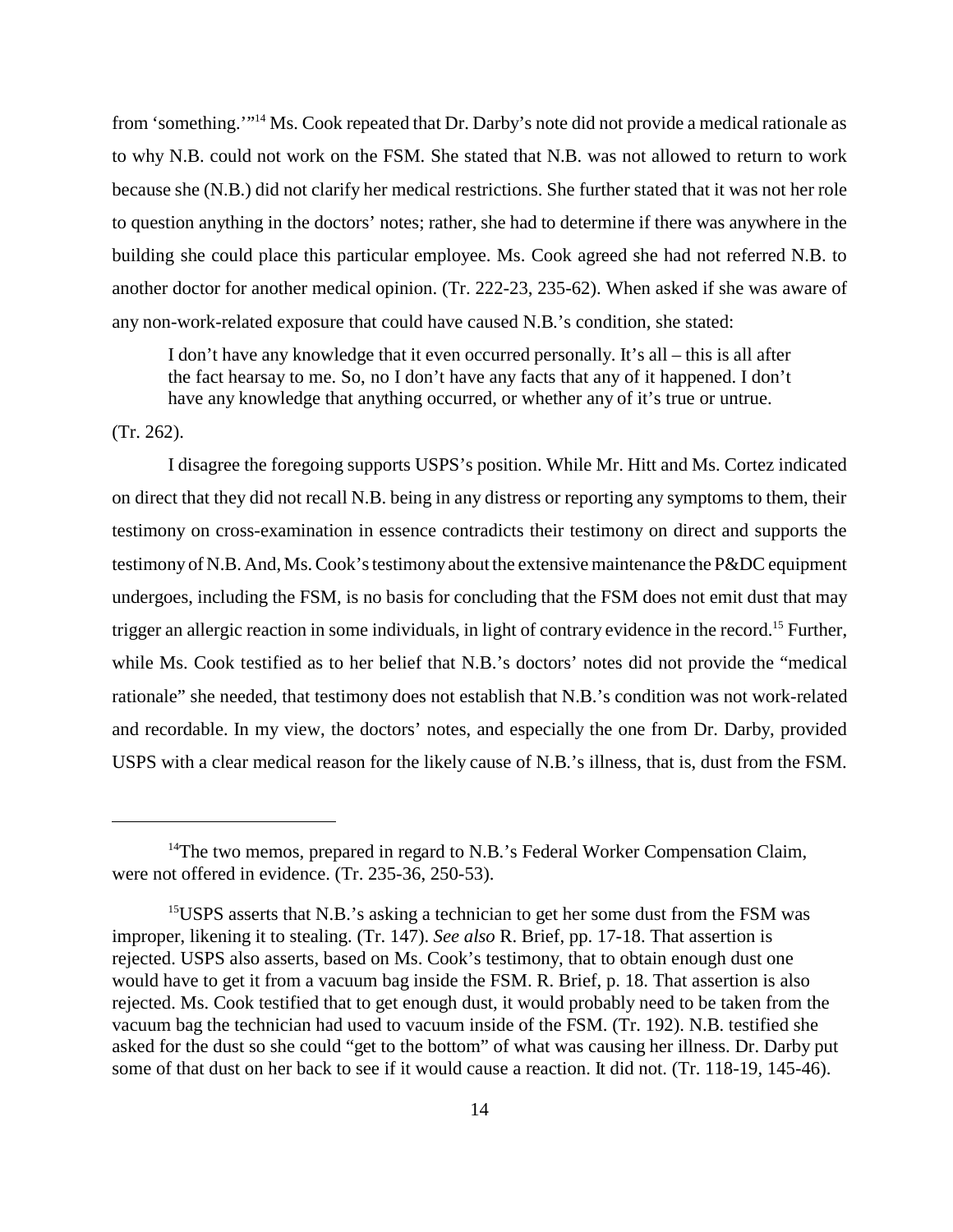It also provided a clear restriction to prevent a recurrence of her symptoms: "No work with or in the area of Flat Sorting Machine." The testimony of Ms. Cook shows that she performed no actual "evaluation" of the cause of N.B.'s illness, as set out in the OSHA/NAM settlement, which USPS has cited. *See* page 11, *supra*. Her testimony also shows that she did not direct N.B. to get another medical opinion. I find, therefore, that the Secretary has established that N.B.'s illness was workrelated and recordable and that USPS has not rebutted that finding.

A final argument of USPS is that N.B.'s illness was not recordable because it did not meet the definition of "restricted work." R. Brief, pp. 15, 22. Restricted work includes situations where, as a result of work-related illness or injury, a physician or other licensed health care professional recommends that the employee not perform one or more of the routine functions of his or her job. *See* 29 C.F.R. 1904.7(b)(4)(i). An employee's "routine functions" are those work activities the employee regularly performs at least once a week. *See* 29 C.F.R. 1904.7(b)(4)(ii).

USPS asserts that N.B.'s work on the FSM did not meet the above test because it was not "routine." It points out she was a casual employee with no routine assignments and that she worked only intermittently on the FSM. R. Brief, p. 22. The Secretary notes, however, that USPS's own witnesses confirmed that working at the FSM was a routine duty of casual employees. Ms. Cook testified casual employees are hired and must be available to work throughout the P&DC as needed. (Tr. 194-96, 205-06). Mr. Hitt testified that, as the FSM supervisor, he had casuals working for him at least weekly. (Tr. 168). And, N.B. testified that USPS tried to assign her to the FSM on multiple occasions over two weeks in February 2008 and that she was terminated as she could not work on the FSM. (Tr. 107-20, 135-37). S. Brief, p. 20. In view of the record, I find that N.B.'s work on the FSM met the definition of "routine functions" and resulted in "restricted work" as set out in the standard.

Based on the foregoing, the Secretary has met the first three elements of her burden of proof. As to the fourth element, that is, knowledge, the Secretary must show that USPS either knew, or could have known with the exercise of reasonable diligence, that it was required to record the incidents relating to N.B. and A.R. As to N.B., C-4Band C-5B, pp. 11-12, are the doctors' notes N.B. presented to Ms. Batara and Mr. Wind on February 22. As found above, those notes were sufficient to inform USPS that N.B.'s illness was recordable. In particular, the notes stated that she had had an allergic reaction to the dust from her work on the FSM and that she should not work on the FSM. Ms. Batara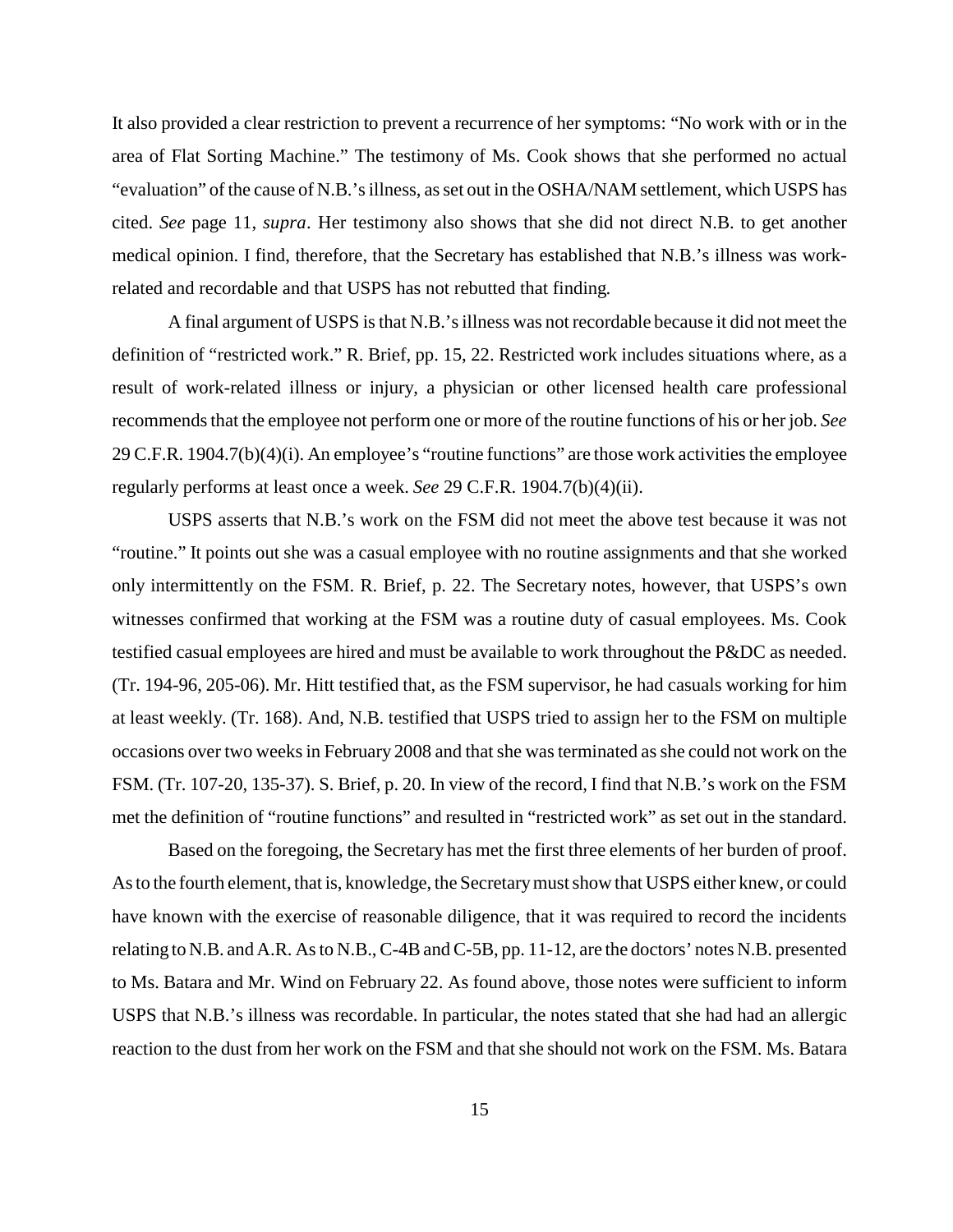and Mr. Wind were both supervisors of N.B. (Tr. 91, 131-35, 197-98, 200). Further, Kenn Messenger testified that employees report work-related illnesses and injuries to their supervisors. (Tr. 282). And, Pam Cook testified that it is up to the P&DC's safety office to decide if an incident is recordable. (Tr. 203). It is reasonable to infer from this testimony that an employee's supervisor, upon receiving information like the notes N.B. presented, is responsible for providing the information to the safety office. The safety office then determines if the incident is recordable. N.B.'s supervisors received her doctors' notes on February 22. The supervisors thus should have provided the notes to the safety office for proper recording.<sup>16</sup> Because two of N.B.'s supervisors were aware of her illness due to the doctors' notes, their knowledge is imputable to USPS. USPS has admitted that it did not record N.B.'s illness. It was, therefore, in violation of the cited standards as to N.B.'s illness.

As to A.R., Ifind that the Form WH-380 that A.R.'s doctor completed, so that she could apply for FMLA leave, provided the P&DC with clear notice that A.R. had a work-related illness that was required to be recorded. Further, C-11 and C-12, the letters from Mr. Santiaguel about her application, establish that while her FMLA claim was initially found to be incomplete, it was approved on April 8. C-12 refers to N.B.'s condition as a "Serious Health" condition and categorizes it as a "Chronic Condition – Allergy."<sup>17</sup> C-11 indicates A.R.'s supervisor saw C-11. At the bottom of C-11, there is a "Note to Supervisor" that asks the supervisor to have the employee sign and date the letter. A.R.'s signature appears below the "Note" along with the date of March 8. It is thus reasonable to infer that A.R.'s supervisor was aware of A.R.'s FMLA claim. This inference is supported by Mr. Messenger's testimony indicating that the employee lets her supervisor know she will be requesting FMLA leave, after which the employee submits the Form WH-380. His testimony also indicates the form may be

 $16$ Ms. Cook, who was a supervisor over N.B., could also have passed N.B.'s information along to the safety office, even though, as she testified, it was not her job to decide if an incident was recordable. (Tr. 203).

<sup>&</sup>lt;sup>17</sup>USPS suggests that only the Form WH-380 can be considered to determine if it violated the cited standards, due to the AD's testimony that the only document OSHA relied upon to issue the citation as to A.R. was the WH-380. (Tr. 50-53). This suggestion is rejected. As the Secretary points out, the Commission has held that the Secretary may introduce evidence at the hearing that OSHA may not have actually "relied upon" when it issued the citation. *N&N Contractors, Inc.*, 18 BNA OSHC 2121, 2129-30 (No. 96-0606, 2000). This is particularly true here, where USPS itself issued C-12, which shows that the P&DC approved A.R.'s FMLA application on April 8.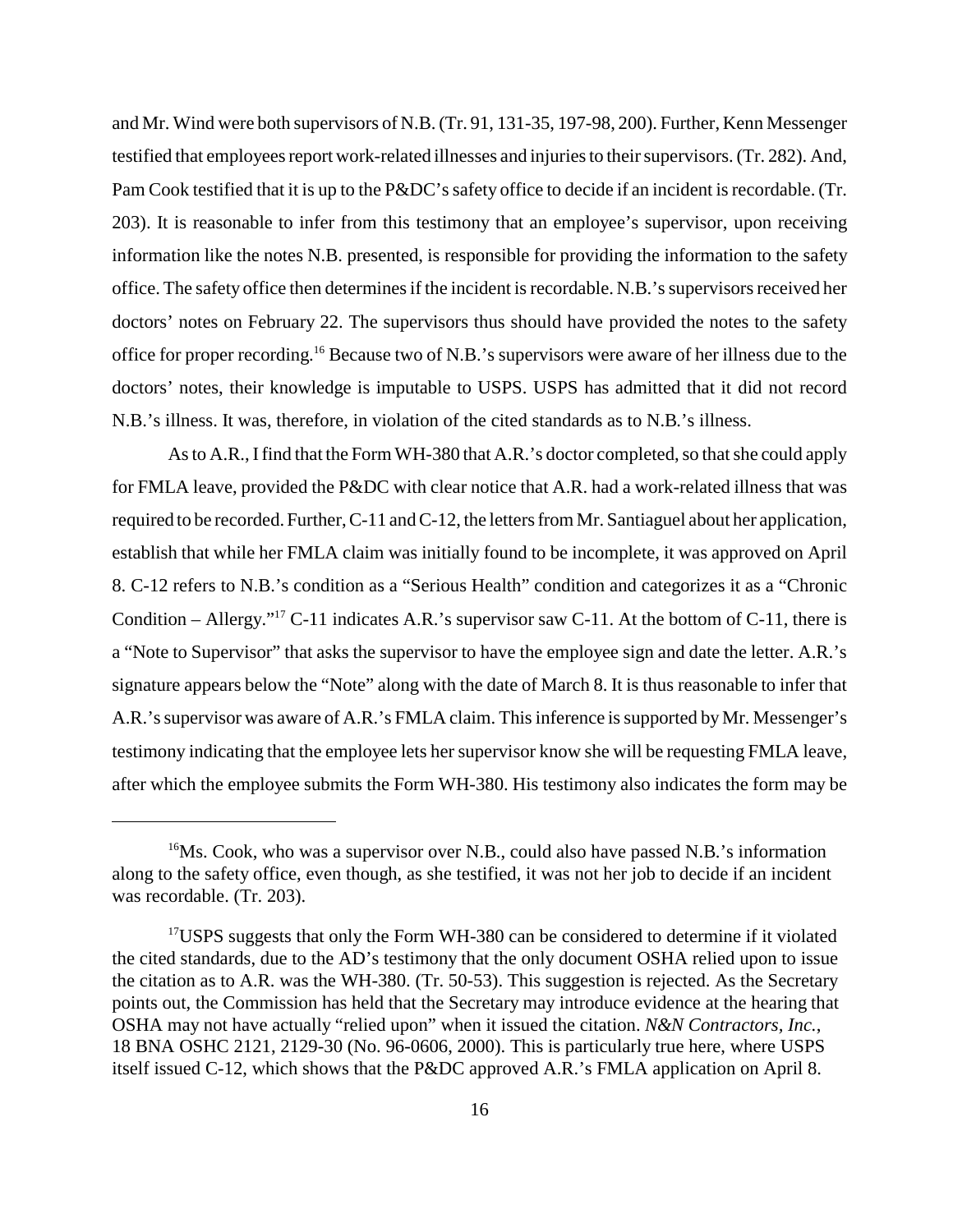given to the supervisor, who routes it to the FMLA coordinator. The FMLA coordinator decides whether to approve the application and, if it is approved, informs the supervisor who administers the employee's leave of that fact.<sup>18</sup> It is also reasonable to infer that A.R.'s supervisor knew of her illness, in that A.R., according to the WH-380, had missed work due to her illness. The evidence, therefore, supports a conclusion that A.R.'s supervisor knew of her condition and should have reported it to the safety office. The supervisor's knowledge is imputable to USPS.

I also agree with the Secretary that Mr. Santiaguel, the FMLA coordinator who approved A.R.'s application, was a supervisor for knowledge purposes in this case. Mr. Messenger testified that FMLA coordinators review and decide FMLA claims. He also testified that while FMLA coordinators do not actuallysupervise anyone's work, they are not union members and "their pay scale is executive and administrative pay scale." (Tr. 282-84, 293). As the Secretary notes, an employee who has been delegated authority over other employees, even temporarily, may be considered a supervisor for purposes of imputing knowledge. *See Propellex Corp.*, 18 BNA OSHC 1677, 1680 (No. 96-265, 1999) (citation omitted). I conclude, consequently, that Mr. Santiaguel was a supervisor for purposes of knowledge in this matter and that, because he reviewed and approved A.R.'s FMLA application, his knowledge of her condition may be imputed to USPS.<sup>19</sup>

 $18$ Mr. Messenger said that upon receiving a WH-380, the supervisor does not keep a copy of it due to HIPAA and other laws; rather, the form is kept by the FMLA coordinator. (Tr. 280).

<sup>&</sup>lt;sup>19</sup>USPS argues that the Secretary's construing an FMLA leave application as a potential report of a recordable condition pursuant to OSHA's regulations is an "ill-advised and serious misapplication of the FMLA statute and regulations." It notes that under the FMLA regulations, medical certifications are to be maintained as confidential medical records and kept in files that are separate from employee personnel files. It also notes Mr. Messenger's testimony that, while a supervisor may receive the FMLA application, the supervisor routes it to the FMLA coordinator and does not keep a copy of it. R. Brief, pp. 29-32. USPS misses the point that it is responsible for having reliable procedures in place for recording incidents as required under the Act. I have found that the supervisor in this case had sufficient notice to report A.R.'s illness. I have further found that Mr. Santiaguel also had sufficient notice. That A.R.'s illness was not reported, in my view, indicates a possible problem with the P&DC's reporting and recording procedures and is a totally separate issue from ensuring that FMLA records are kept separate and confidential.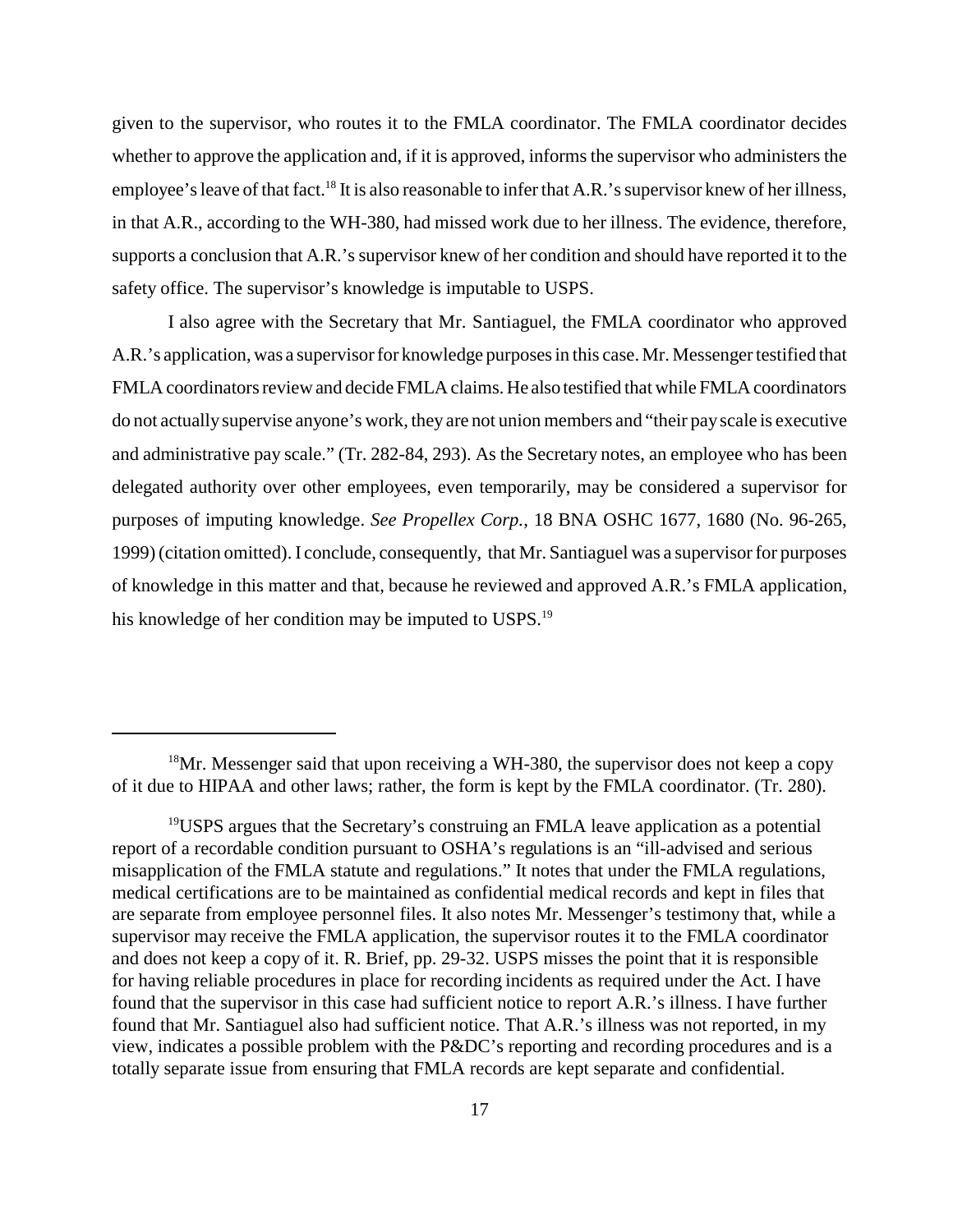Based on the foregoing, the Secretary has shown that USPS had knowledge of the illnesses of the two employees, A.R. and N.B. She has also shown that USPS had knowledge their illnesses were required to be reported and recorded. The alleged violations are accordingly affirmed.

#### *Whether the Violations were Repeated*

To demonstrate a "repeat" violation, the Secretarymust establish the employer was previously cited for a violation of the same regulation or condition, or one that is substantially similar, and that the prior citation had become final before the alleged repeat violation. *Potlatch Corp.*, 7 BNA OSHC 1061, 1063 (No. 16183, 1979). The Secretary's Exhibit C-3 contains copies of a number of final orders and informal settlement agreements, and related documents, issued within the past three years for violations of 29 C.F.R. 1904.29(b). C-3 includes final orders for violations of 29 C.F.R. 1904.29(b)(3) that were issued byOSHA's Bellevue Area Office to otherSeattle-area USPS facilities.

USPS does not dispute that the documents contained in C-3 show a prima facie case of repeat violations. It urges, however, that that is not the end of the inquiry and that the Secretary must also show the actual violations in this case were substantially similar to those in C-3. R. Brief, pp. 32-34. Upon reviewing C-3, I find that the Secretary has shown that the previous violations are substantially similar to those in this case. In particular, several of the previous citations alleged violations of 29 C.F.R. 1904.29(b)(3) in circumstances similar to those in this case, that is, a recordable incident was not recorded as required. The violations here were properly classified as repeat. Items 1a and 1b of Repeat Citation,1 alleging violations of 29 C.F.R. 1904.29(b)(2) and 29 C.F.R. 1904.29(b)(3), are affirmed as repeat violations.

#### *Penalty Discussion*

The Secretary has proposed a total penalty of \$5,000.00 for Items 1a and 1b. In assessing penalties, the Commission is to give due consideration to the gravity of the violations and to the size, history and good faith of the employer. *See* Section 17(j) of the Act. The Secretary asserts that the proposed penalty is appropriate in view of USPS's large size and the fact that USPS has had multiple previous violations of OSHA's record-keeping standards. The OSHA AD who conducted the inspection testified in this regard (Tr. 42-43). I find the proposed penalty of \$5,000.00 to be appropriate. That penalty is accordingly assessed.